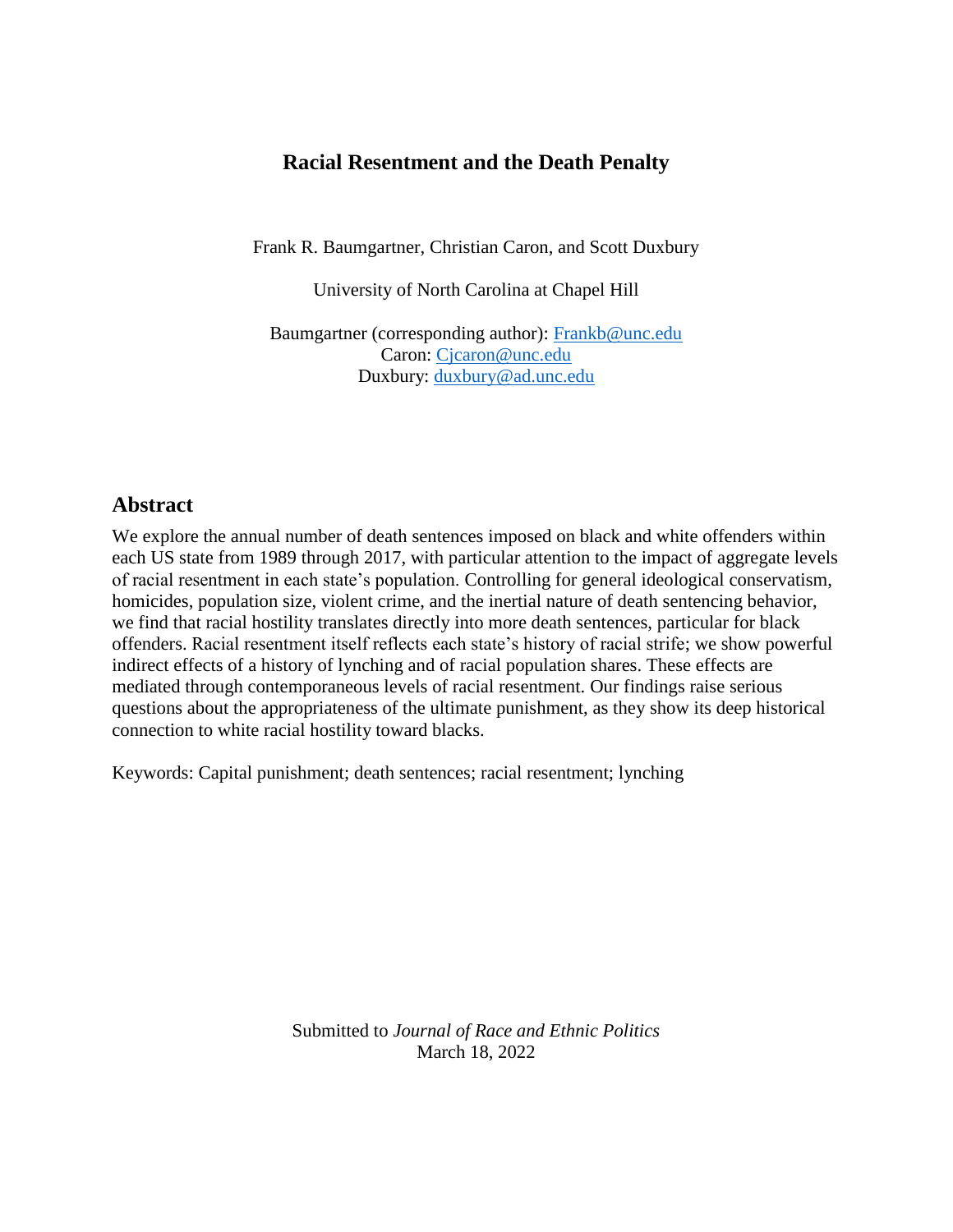## **The Racial Roots of the Death Penalty**

When Anthony Ray Hinton, a black man, was taken in for questioning for a capital crime in Birmingham, Alabama in 1985, a police detective described the outcome he could expect: "'I can give you five reasons why they are going to convict you…. Number one, you're black. Number two, a white man gonna say you shot him. Number three, you're gonna have a white district attorney. Number four, you're gonna have a white judge. And number five, you're gonna have an all-white jury" (Hinton 2018, 51–52). Hinton was sentenced to death and served 29 years before being cleared of all charges.

The death penalty was once much more common than it is today, reaching its historic peak in the 1930s, and it was as common in the Northeast as it was elsewhere (see Banner 2002). In fact, from the beginning of the twentieth century to the Supreme Court's invalidation of all existing state capital punishment laws in *Furman v. Georgia* (1972), New York ranked first in executions, Pennsylvania was third, and California was fifth. Since *Furman*, however, the "modern" death penalty has largely been a Southern phenomenon. The top executing states since the landmark ruling have been Texas, Oklahoma, Virginia, Florida, Missouri, Georgia, and Alabama (see Baumgartner et al. 2018, 338). States of the former Confederacy ramped up their death penalty systems much more quickly than those in the North as politicians throughout the region decried the "judicial activism" of the Court's 1972 decision and vowed to protect "states' rights" to enforce the laws as they saw fit (see Garland 2010).

In this article, we use aggregate statistical evidence about the dynamics of racial resentment at the state level to show that racial animosity is powerfully connected to levels of use of capital punishment. We base our analysis on public opinion, in particular racial resentment—that is, the level of animosity toward blacks. We document that in states with higher levels of racial resentment, more death sentences are handed down, particularly to black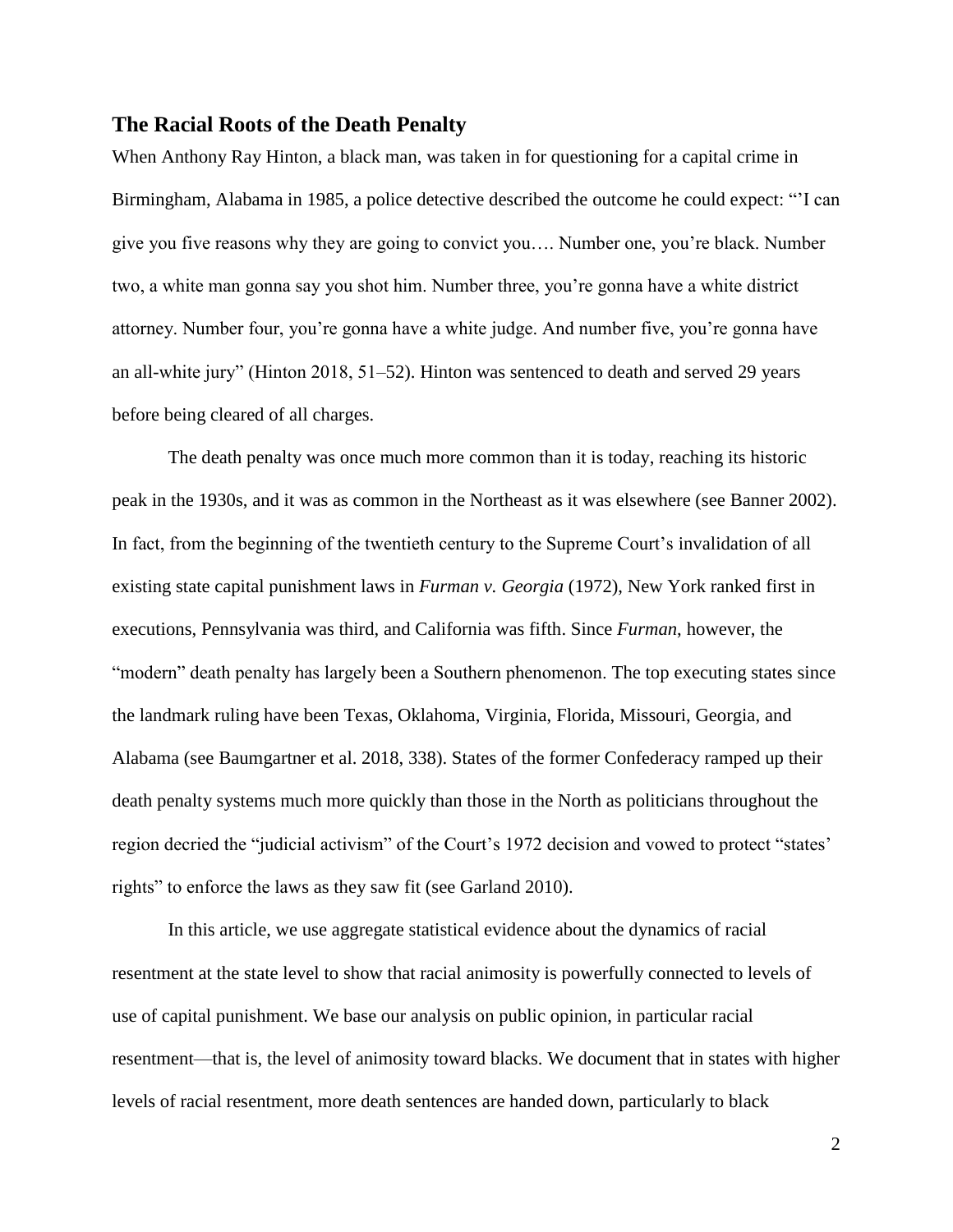offenders. These results withstand a full set of statistical controls, including for general ideological conservatism and for the number of homicides. And, we find that the legacy of historical lynchings partially motivates contemporary differences in death sentencing for black offenders because of its indirect effect through contemporary racial resentment. Our results therefore indicate that racial hostility drives state usage of the death penalty and that the policy is a continuation of racially motivated criminal justice practices and is closely connected to historical patterns of racial terror. Further, the linkage from darker chapters of our nation's history to today stems from public opinion.

# **Racial Resentment and the Death Penalty**

Two recent reports illustrate the patterns on which we focus. One comes from the Death Penalty Information Center (DPIC, 2020) and reviews the history of the death penalty with a focus on race. In the 20<sup>th</sup> century through the 1972 *Furman* decision, blacks were uniquely targeted for execution for crimes less than homicide, and disproportionately so for murder. Virginia, for example, executed 48 blacks for rape, 20 for attempted rape, and five for armed robbery; whites were not eligible for the death penalty for such crimes. During the same period, 185 blacks and 46 whites were executed for murder (DPIC 2000, 19); national statistics showed blacks representing 90 percent of all those executed for rape from 1930 through 1968, and 49 percent of those executed for murder (DPIC 2020, 16). The report notes the substitution of the death penalty for lynchings in the early  $20<sup>th</sup>$  century (5-16); the disproportionate use of the death penalty in crimes with white victims, particularly white females, and especially if the offender is black (29-32); and racial differences affecting all parts of the process, from homicide clearance rates to prosecutors' charging decisions to jury selection and judge / jury sentencing decisions (37-53).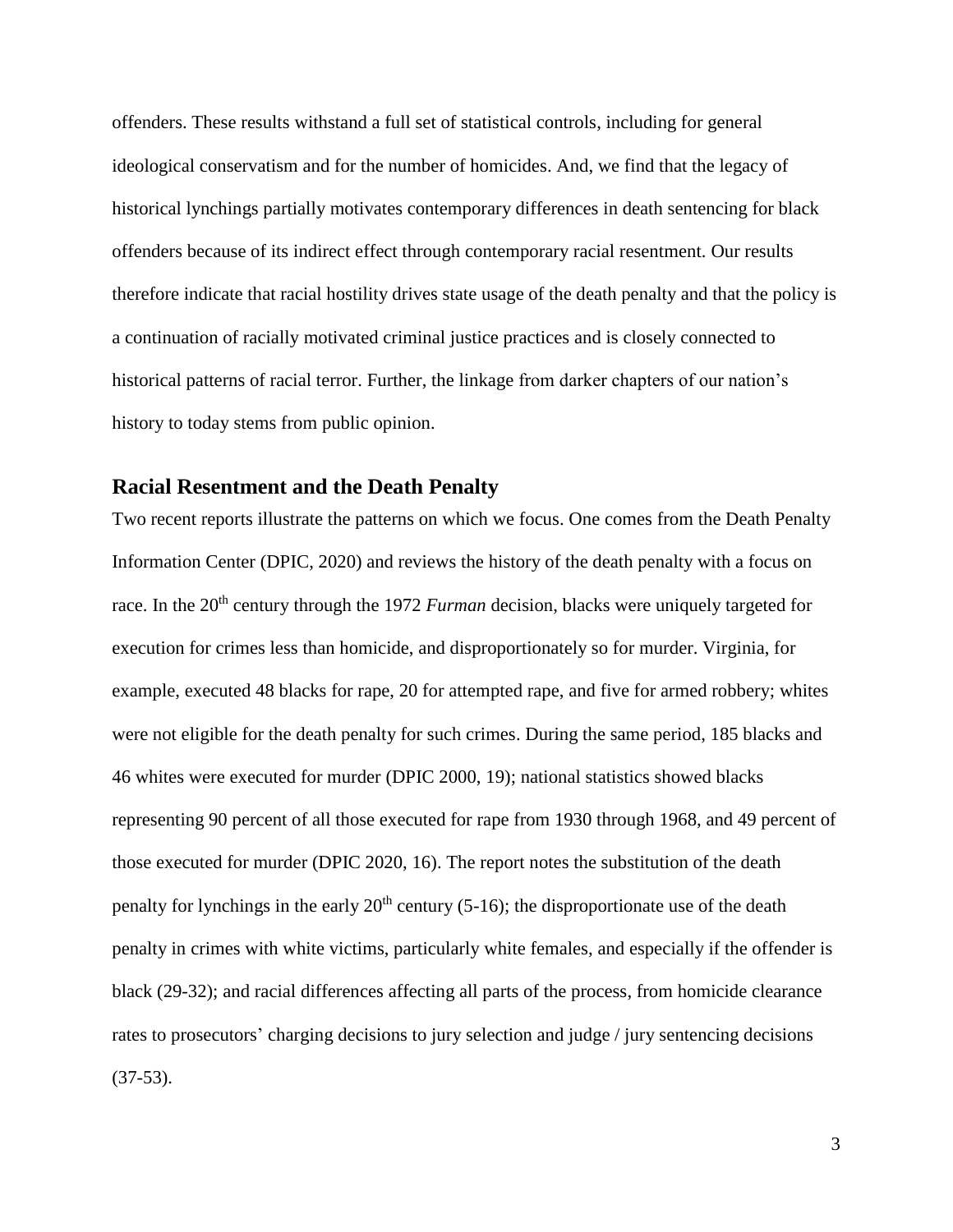In North Carolina, the Center for Death Penalty Litigation recently called the death penalty "another Confederate monument" (CDPL 2020, np) and provided a similarly complete historical overview of the racial roots of the death penalty in a single state. Scholarly work, too, finds a linkage between racial animus and death penalty support (Unnever and Cullen 2010, 2011), with Garland (2010) arguing that the localized nature of the American criminal justice system has enabled states with a history of racial oppression and conflict to retain the punishment long after it became extinct throughout most of the Western world.

Michael K. Brown (2009) reviews the connection between racial resentment among whites and a range of attitudes with regard both to criminal justice and to the welfare state. He notes that increased white concern that blacks were not supporting the "hard work" ethos of American values led to decreased white support for various social welfare policies as well as increased white support for harsh criminal justice policies including "three strikes" laws, the death penalty, and other punitive measures often extending beyond the criminal justice realm into policies such as drug-testing for those on public assistance and other policies designed to weaken the welfare state. In Brown's view, racial resentment is a key element in a widening racial divide across a range of policy opinions, particularly those related to punishment and aid to the needy. His focus is on the rising view among many whites in the post-civil rights era that, with legal barriers to success for blacks removed by the reforms of the 1960s, any remaining racial inequalities can be ascribed to "individual choices": Choices to stay in school or not, to marry or to have children out of wedlock, to work or be unemployed, and so on (see Brown 2009, 667). Brown builds on a large political science literature in exploring the impact of this "personal responsibility" ethos, an important part of the "post-civil rights racial order" that is closely connected to what we call here racial resentment. Such an ideology drove much of the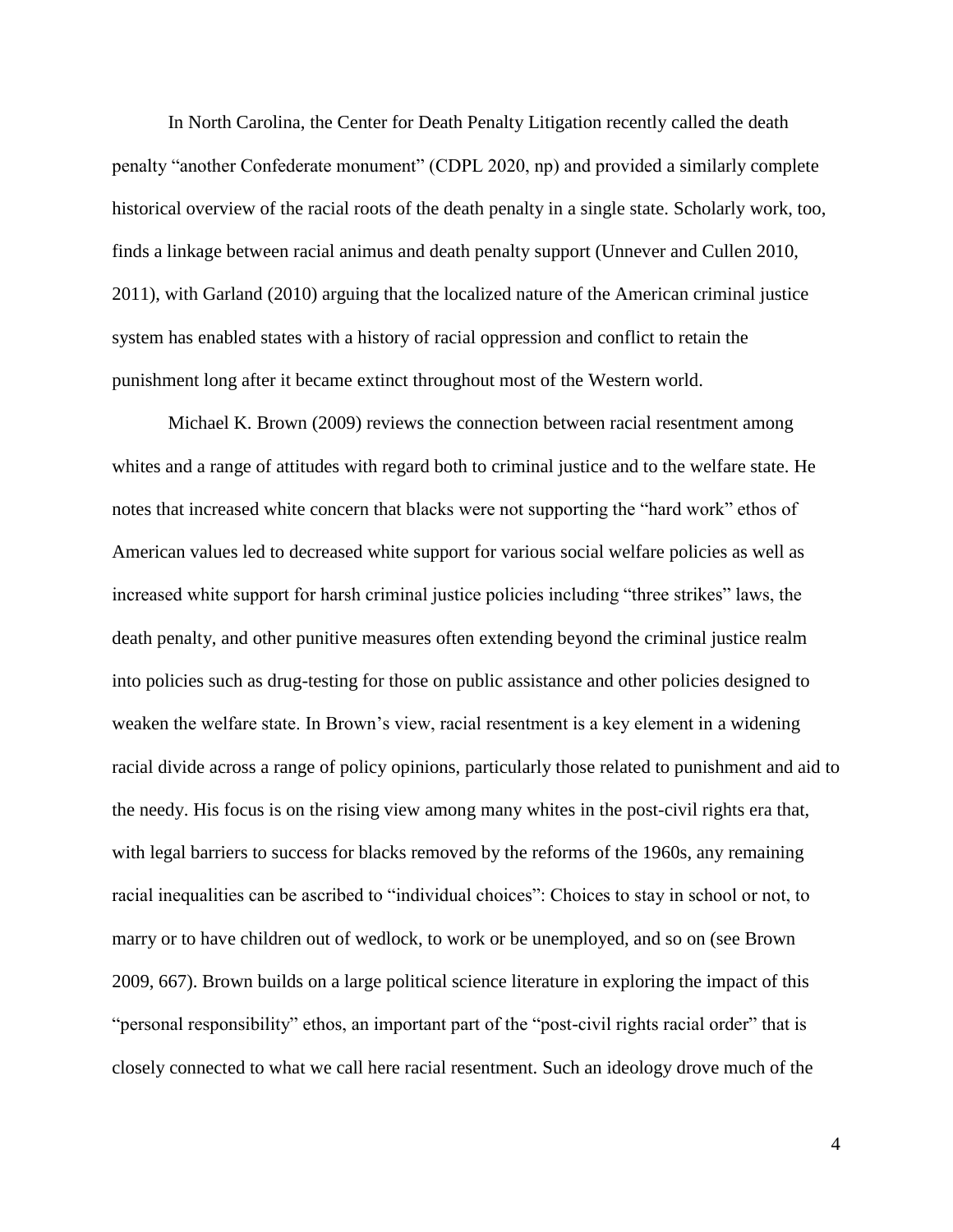political agenda in the 1980s and 1990s, a period when criminal justice policies were at their most punitive and social welfare policies were cut back substantially.

Racial resentment is a concept developed by Donald Kinder and David Sears (1981) and further developed by Kinder and Lynn Sanders (1996). As noted by Christopher DeSante and Candis Watts Smith (2020), Kinder and Sears developed a new interpretation of the "race problem" based on whites' perception that "blacks violate such traditional American values as individualism and self-reliance, the work ethic, obedience, and discipline" (Kinder and Sears 1981, 416, quoted in DeSante and Smith 2020). In this "post-civil rights" view, individual choices, not racial discrimination, explain racially disparate outcomes. Of course, only some whites have these attitudes, but those who do also tend to have a variety of other views hostile to the interests of blacks.

DeSante and Smith (2020) show that levels of racial resentment have stayed steady or grown more hostile to blacks over time, though they indicate that younger (or Millennial) white Americans report more progressive views on the scale than their elders (perhaps because they "see through" the effort of the question designers to avoid social desirability bias). In any case, racial resentment is a distinct psychological construct from support for the death penalty or general ideological left-right position, and, despite its limitations, continues to predict attitudes on a variety of criminal justice issues (Enns and Ramirez 2018; Kam and Burge 2019).

In a recent treatment of the question of the meaning of the racial resentment scale, Lafleur Stephens-Dougan (2020) writes: "Critics … argue that [the scale] is actually capturing 'principled conservatism' … while others argue that the scale means different things for liberals and conservatives…. But the scale still does a remarkably good job of distinguishing between white Americans who express hostility toward blacks and those who do not ..." (51). Because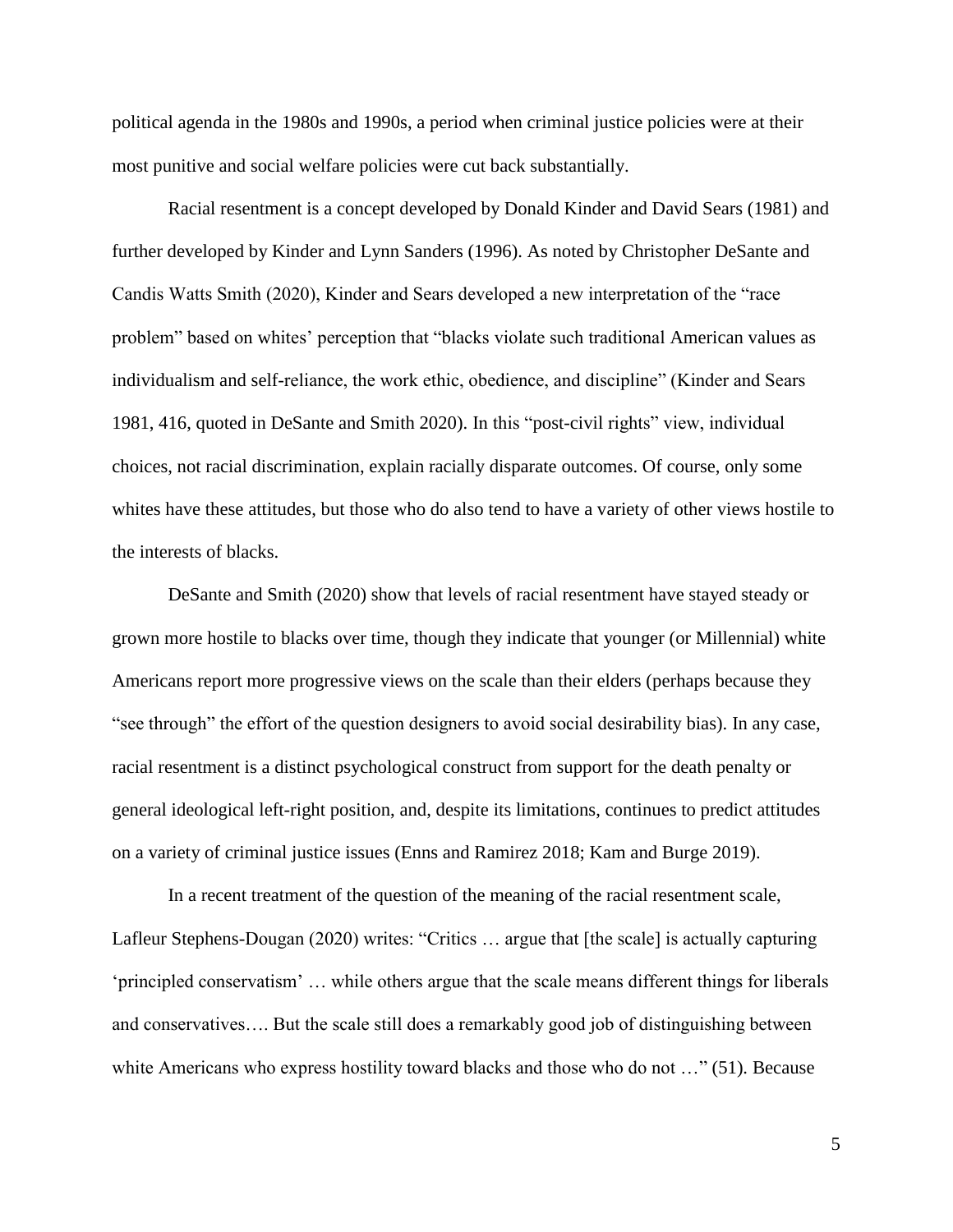we include a measure of general ideological conservatism in our models, we can be sure that the racial resentment measure is capturing something distinct, something about attitudes toward black Americans that goes beyond simple ideological preferences for smaller government. And we agree with Stephens-Dougan that an appropriate label for these ideas is hostility, though certainly those exposing the ideas would disagree. In any case, whether we call it hostility, resentment, or something else, the findings remain the same.

Consistent with our reasoning that racial resentment will motivate increased use of the death penalty, individual-level research reveals strong effects of racial attitudes on support for criminal justice policies. Unnever and Cullen (2007) explore black and white attitudes toward the death penalty as well as a separate measure of white anti-black racism. When they statistically control for racism, they find that non-racist whites have about the same level of support for the death penalty as do blacks. But in 2002, research showed that black and white support for the death penalty differed by 29 percentage points: 44 percent of blacks supported it, compared to 73 percent of whites (Unnever and Cullen 2007, 1281; see also Unnever and Cullen 2010 and 2011). There is strong reason, in other words, to believe that racial resentment is strongly connected to death penalty attitudes at the individual level.

A number of historical trends reinforce the idea that the modern foundations of the death penalty lie in the racial hostility of whites toward blacks. First, the judicial death penalty was expanded during the early  $20<sup>th</sup>$  century in direct response to extra-judicial lynchings, as we explain in detail below. Second, the modern death penalty has become concentrated in the South, whereas historically it was more common in the Northeast (see Banner 2002; Baumgartner et al. 2018). Third, as we will show, the modern death penalty is connected at the local level to its deep historical connection with the history of racial violence by whites toward blacks. We can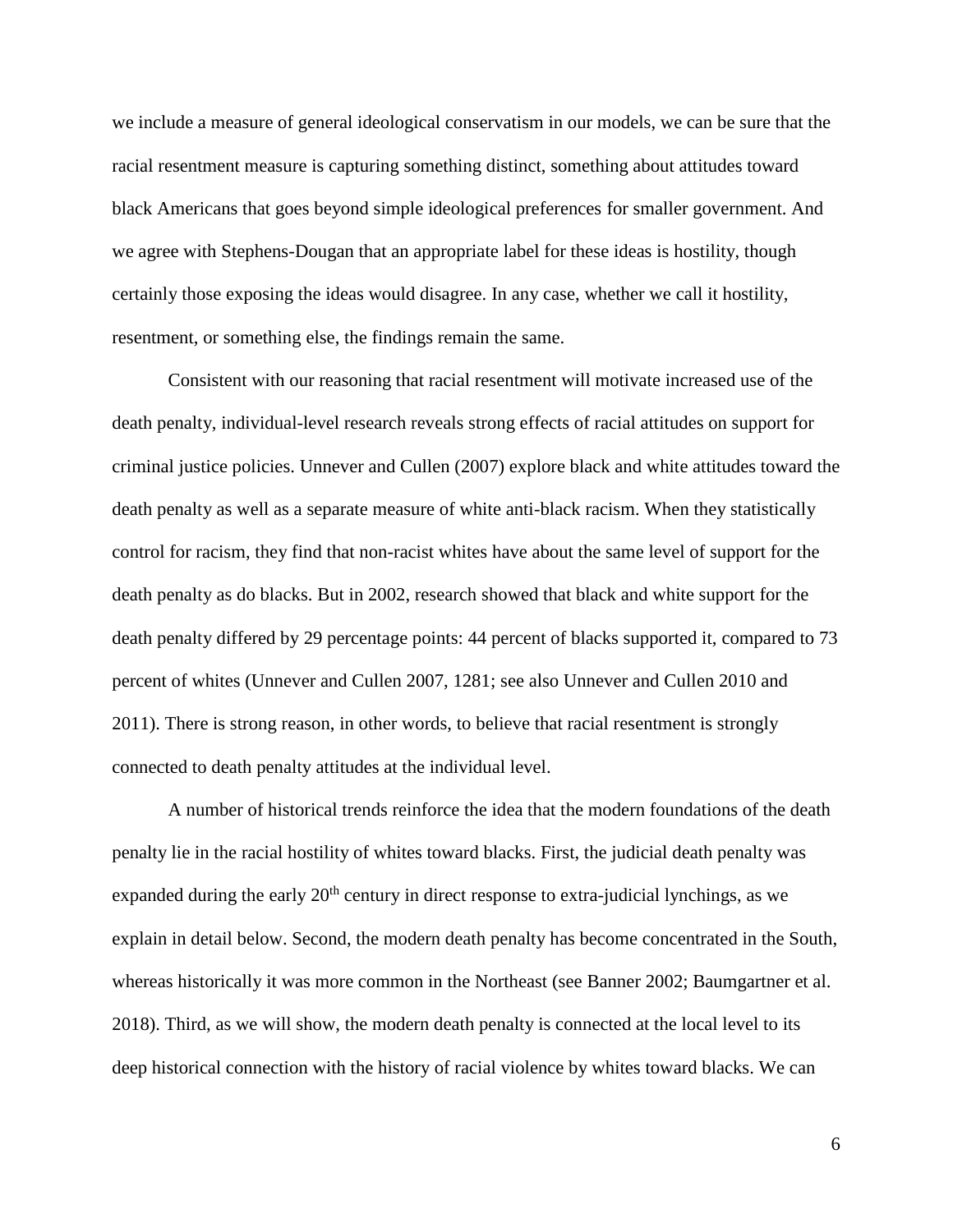see the association of use of the death penalty with white racial animosity by looking at poverty, racial demographics, and the legacy of lynchings during the Jim Crow period. While these effects are indirect, they remain powerful. In states with historical legacies of lynchings, we find higher levels of racial hostility still today. We explore these dynamics in the following section.

#### **A Theory of Racial Hostility**

We follow Acharya, Blackwell, and Sen (2018) in positing the possible influence of deep historical roots of public policy. Their focus was slavery, and they demonstrated powerful legacy effects enduring to modern times. Of course, their argument was not that the share of the population enslaved in 1860 directly causes any outcome variable today. Rather, they noted that factors leading to more historical use of slavery might endure and have other consequences, and that slavery itself could also affect the historical trajectories of local communities in subsequent periods of history. Racial attitudes that historically emerged to justify discrimination and racial subjugation reproduce themselves within the white population through the institutions and political cultures of a given area.

We develop a similar argument here with regard to the use of lynchings in the early  $20<sup>th</sup>$ century. Previous scholars have suggested that the death penalty is deeply connected to the maintenance of racial hierarchy, especially in the South, and strongly associated with poverty. Communities with higher black population share, poverty, and historical connection to Jim-Crow era lynchings may be expected to have more death sentences, as may those in the South. Of course, poverty, black share of the population, being a former slave state, high numbers of lynchings, and being in the South are all themselves highly inter-correlated (see also Norrander 2000 and Lofquist 2002).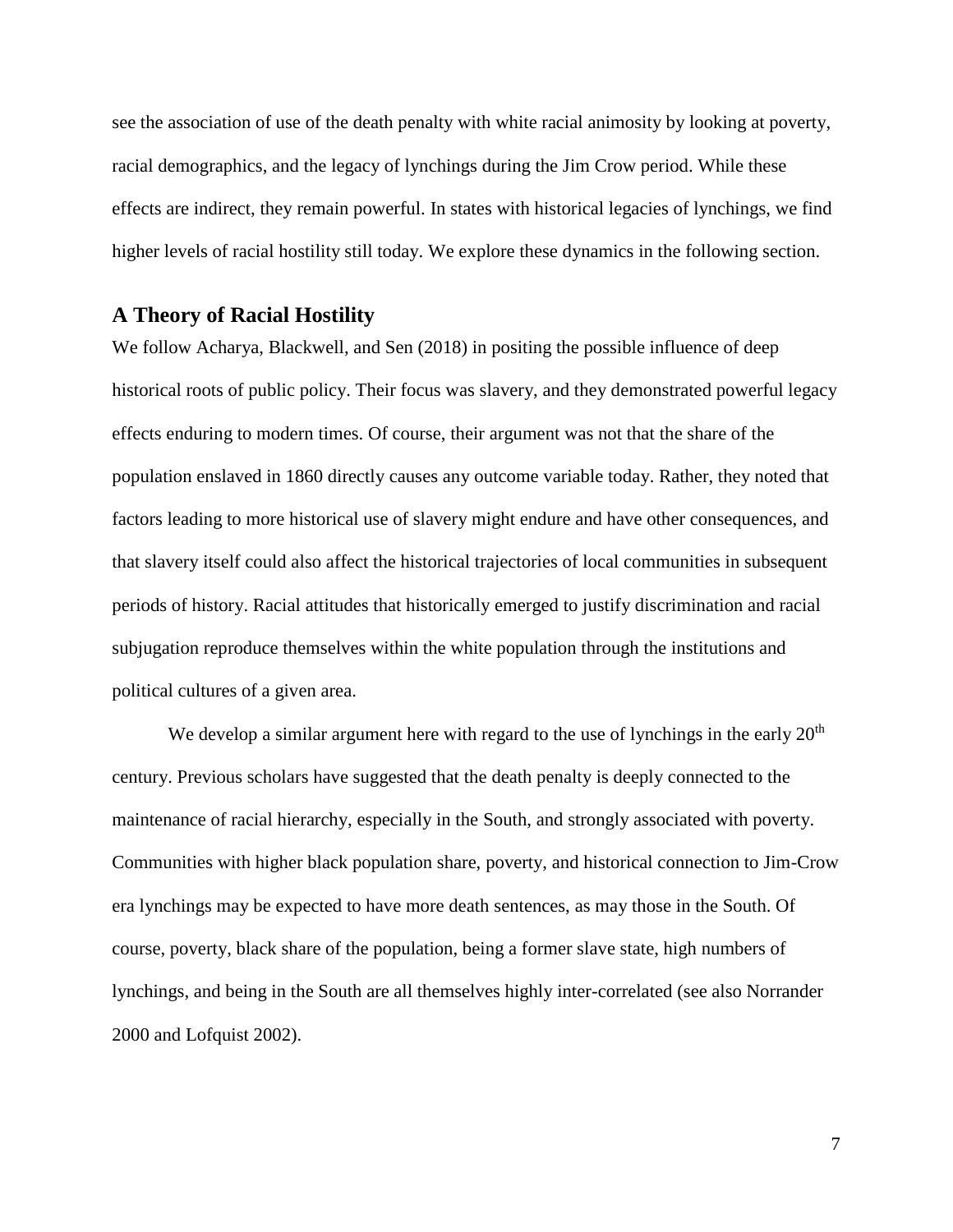White racial hostility is a key driver in the process we describe, and it manifests in several ways throughout our analysis. First, historically, lynchings were a powerful indicator of the state of race relations, specifically white fear of the black population and whites' willingness to use extra-legal violence to enforce white dominance (Tolnay and Beck 1995). Second, use of the judicially sanctioned death penalty was a powerful judicial strategy to stop lynchings in the Jim-Crow era, and areas with a long history of vigilantism continue to be epicenters of capital punishment (Zimring 2003; Messner, Baumer, and Rosenfeld 2006; Jacobs, Carmichael, and Kent 2005; Baumgartner et al. 2020). Third, white fear of black crime persists today (see Duxbury 2021). This fear may be highest in counties with relatively large shares of non-white population, consistent with what Blalock (1967) referred to as "racial threat" theory. We avoid the label that Blalock assigned, since we see no threat from the black community. Rather, we interpret his theory in light of white hostility. If the black population is small, white fear, anxiety, and suppressive behavior toward blacks can be expected to be minimal. If the white population has only a smaller majority, however, whites' increased racial hostility may ultimately produce punitive criminal justice policy intended to maintain the existing racial order (e.g., Jacobs and Carmichael 2002). Our theory, then, is consistent with Blalock's and uses the share of the black population as a key indicator variable.

The direct connection between lynching and death sentencing is made clear by Carol and Jordan Steiker (2010). They describe the idea that the death penalty was needed as an antidote to lynching as one of the most powerful, but now forgotten, arguments for the retention of capital punishment around the turn of the  $20<sup>th</sup>$  century. James Clarke (1998) documents the decline in southern lynchings in the early decades of the  $20<sup>th</sup>$  century. By the 1920s, he writes: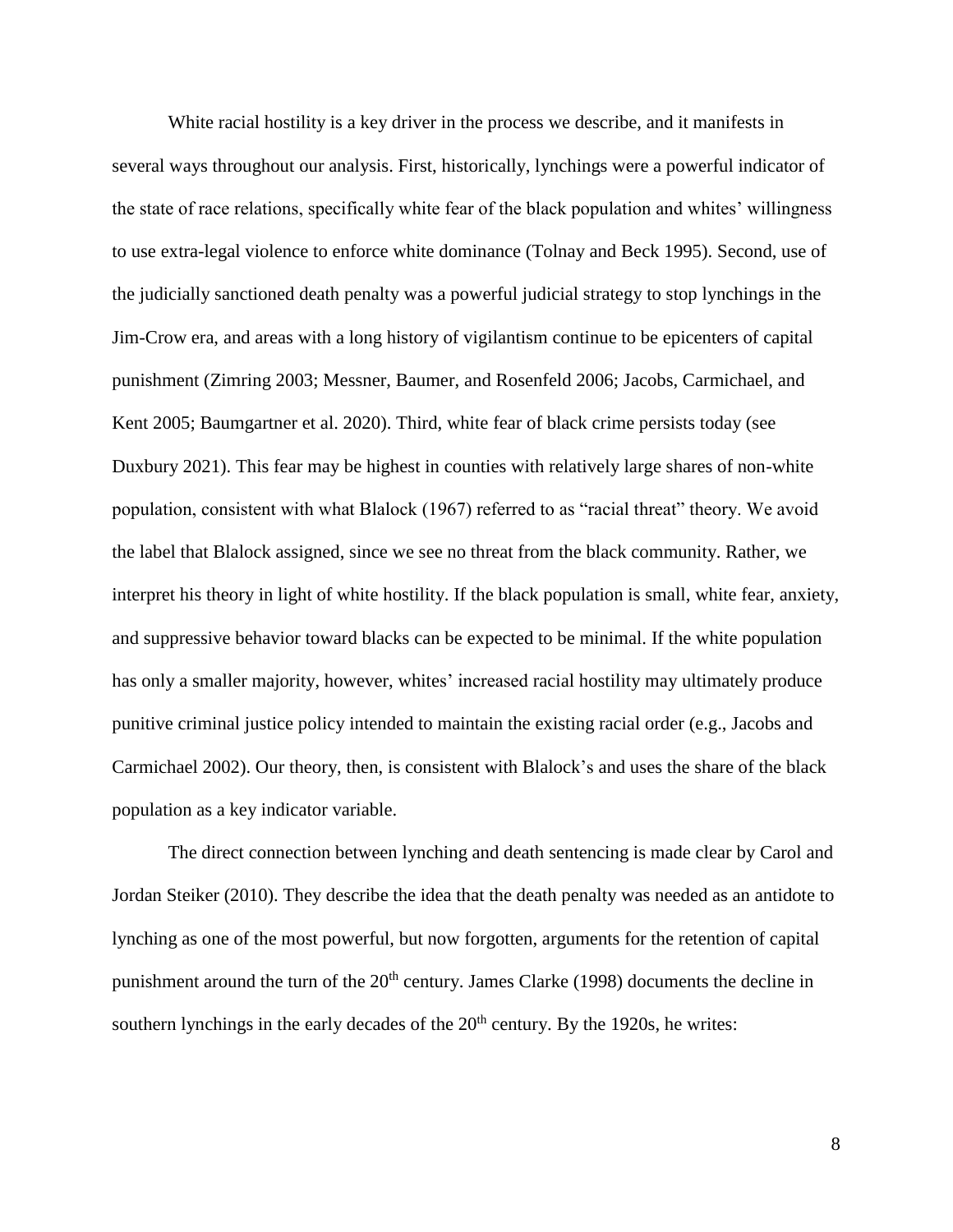… perhaps the most important reason that lynching declined is that it was replaced by a more palatable form of violence. For the first time, court-ordered executions supplanted lynching in the former slave states. Along with segregation and disfranchisement, such "legal lynchings," as they were described by Southerners themselves, became the third legal component in the movement to limit mob violence while still maintaining white dominance. There was no longer any need for lynching, Southern leaders insisted; almost the same degree of control and intimidation could still be exerted over blacks with capital punishment (Clarke 1998, 284–285).

In a recent report, the Equal Justice Initiative corroborates some of this analysis: "As early as the 1920s, lynchings were disfavored because of the 'bad press' they garnered. Southern legislatures shifted to capital punishment so that legal and ostensibly unbiased court proceedings could serve the same purpose" (EJI 2017, 62). The country suffered a series of incidents of racial violence in the "red summer" of 1919, and black veterans returning from the battlefields of World War One were subjected to violent and sometimes fatal confrontations in many cities around the country, including Charleston; Washington, DC; Cleveland; and Chicago (see McWhirter 2011).

One of the larger such events took place in the rural area surrounding Elaine (Phillips County), Arkansas (see Whitaker 2008). In this event, hundreds of blacks were killed, many by federal troops, following an attempt to create a local union of sharecroppers to demand higher prices for their cotton. In the end, 300 were arrested, 100 were tried, and 74 were convicted, of whom 12 were sentenced to death (Whitaker 2008, 182); no whites were arrested, though whites killed untold numbers of blacks during the violence. The end result of the judicial process, however, was a surprise to many: The US Supreme Court recognized, in 1923, that a death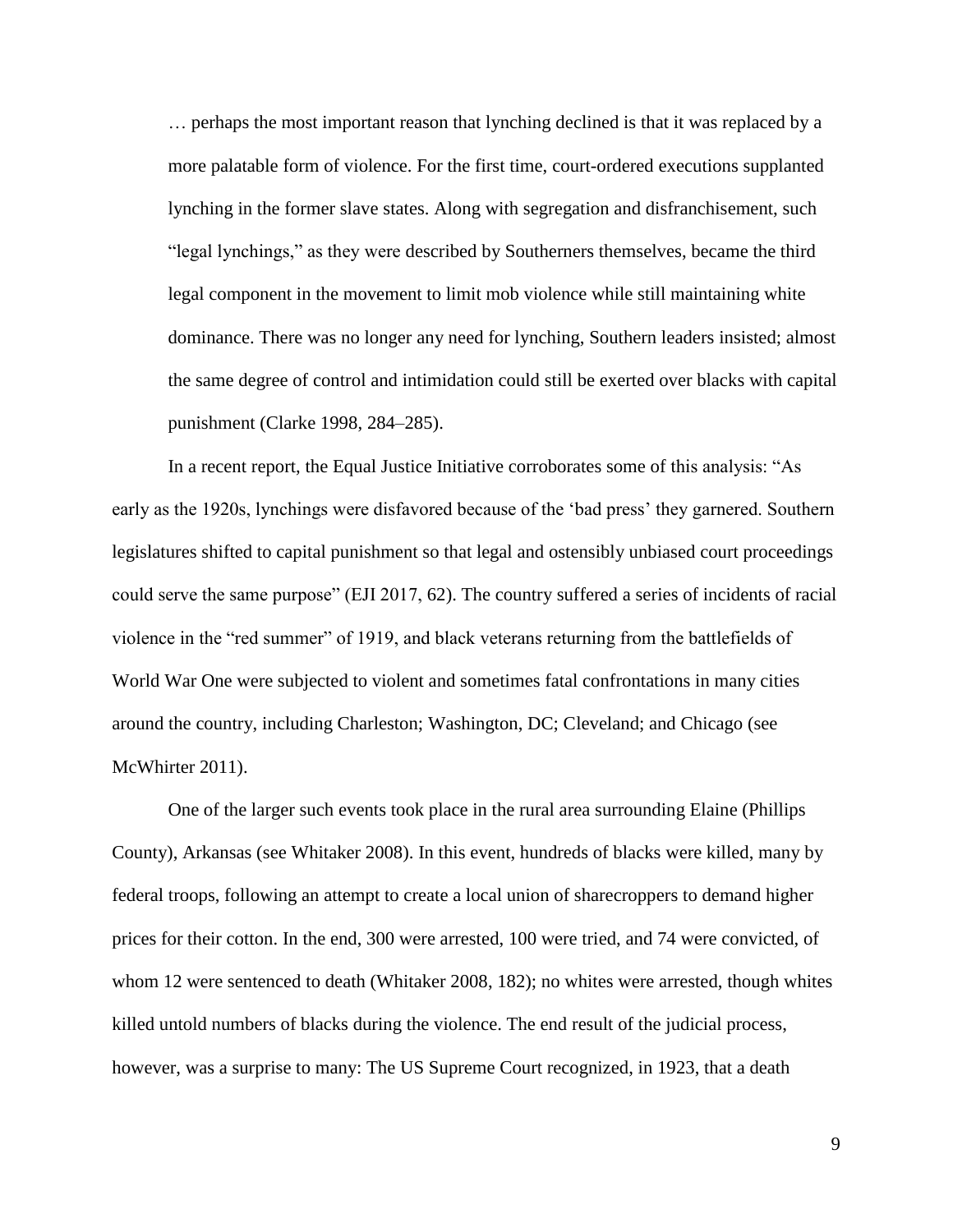sentence imposed after a sham trial in order to avoid a violent mob was an unacceptable process. Writing for the majority in *Moore v. Dempsey* (1923), Justice Oliver Wendell Holmes reviewed the various threats of mob violence and promises that the Governor would not commute the death sentences in order to avoid immediate mob violence. Holmes concluded that if "the whole proceeding is a mask," and the "counsel, jury and judge were swept to the fatal end by an irresistible wave of public passion," (p. 261) then the death sentence must be overturned.

*Moore v. Dempsey* was important in many ways, but for our purposes it matters because it made explicit a practice of substituting "legal" lynchings for mob-based ones, and reminded local authorities that the legally sanctioned ones had to attain a higher standard of due process if they were to have constitutional validity. Of course, this remained contested; in fact, the case of the "Scottsboro Boys," perhaps the most well-known example of such a "legal lynching," did not take place until 1931 (see Acker 2008; EJI 2017). "The decline of lynching … relied heavily on the increased use of capital punishment imposed by court order following an often accelerated trial. That the death penalty's roots are sunk deep in the legacy of lynching is evidenced by the fact that public executions to mollify the mob continued after the practice was legally banned" (EJI 2017, 5). A quick public execution, sanctioned by the courts, could satisfy the crowd.

In sum, many studies propose a link between lynching and execution (see also Ogletree and Sarat 2006). But we should note the perspective is not universal; Tolnay and Beck (1995) do not find a statistical connection, or "substitution effect," between the two, and Vandiver (2006) describes a variety of relations in different places in her study (see also Vandiver, Giacopassi, and Lofquist 2006). Lynchings declined from the late 1800s through to the Second World War and were rare after that. Executions reached a peak in 1935. As Vandiver (2006) notes, there could well be a substitution effect in some locations but not in others.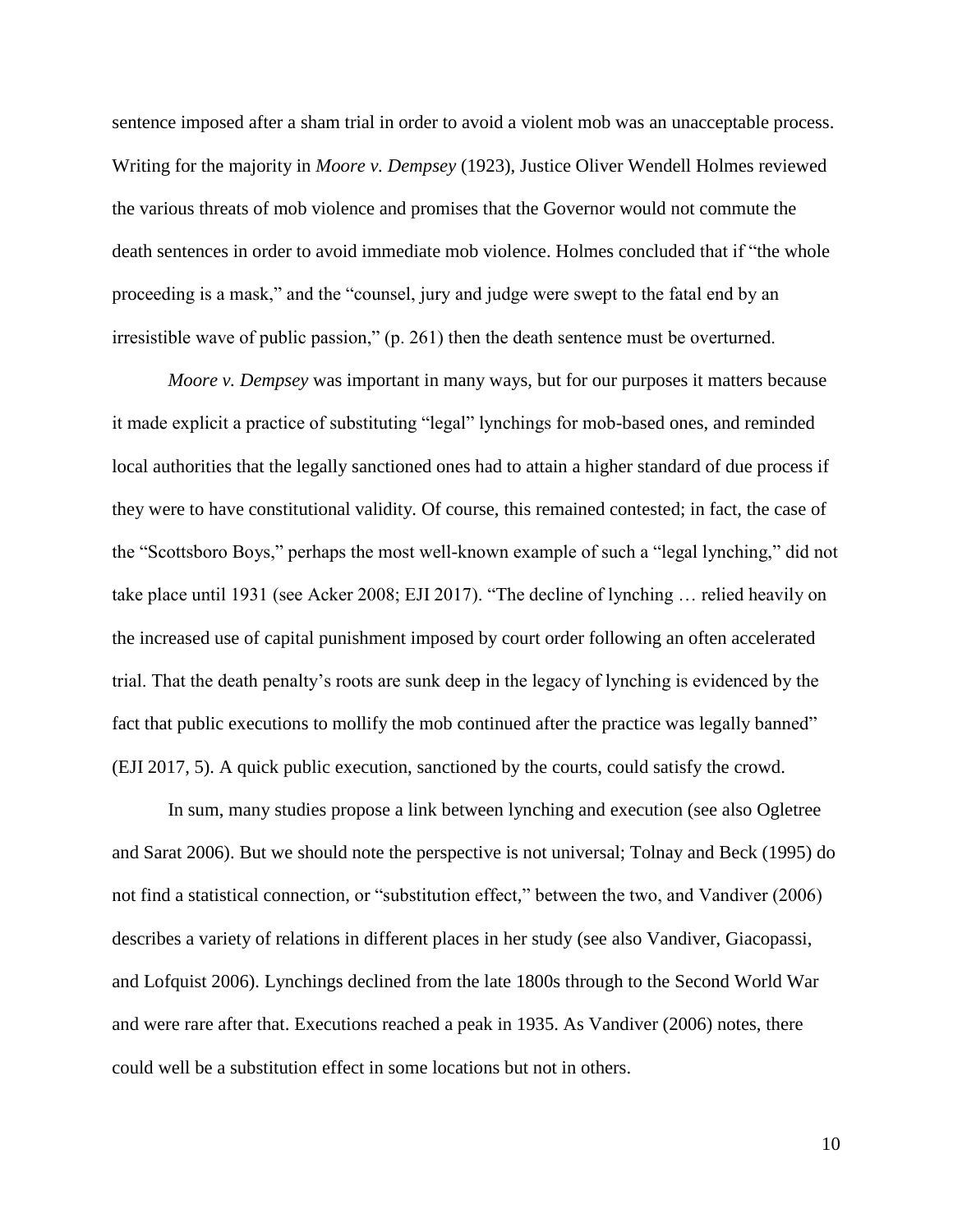One possible explanation for this inconsistent evidence may be that historical lynchings are only indirectly related to the death penalty through contemporary racial resentment. Although substantial population shifts have occurred in various US counties since the lynching era, the cultural norms and racial dynamics that led to these events nearly a century ago may well continue to reflect in the local legal culture today. One sign that they do is in Table 1: Counties with no historical lynchings saw an average of 1.9 death sentences in the period from 1972 through 2019. Where there was one lynching, the number of death sentences more than doubles, to 2.96; it doubles again to over 5.6 in counties with two or more lynchings. The poverty rate is higher in counties that once saw more lynchings, and the black share of the local population is more than five times higher in the counties with three or more lynchings compared to those with none.

#### [Table 1 about here]

Of course, modern use of the death penalty may be related to modern-day racial dynamics, not only historical legacies. We therefore examine contemporary racial population shares as well. Following Blalock (1967), many scholars have used racial population shares as a source of hostility between racial groups (see Quillian and Pager 2001, 2010; Eitle et al. 2002; Jacobs and Carmichael 2002; Jacobs, Carmichael, and Kent 2005; Stults and Baumer 2007; Pickett et al. 2012; Pickett 2019; Ramey and Steidley 2019; Duxbury 2021). Duxbury (2021) corroborates our expectation that racial demographics are associated with white fear of crime and /or hostility toward blacks. In his analysis of state adoption of tough-on-crime laws, Duxbury writes:

[A]s the size of the minority group increases, majority racial groups must mobilize to a greater degree in support of new social policies that restrict the minority group's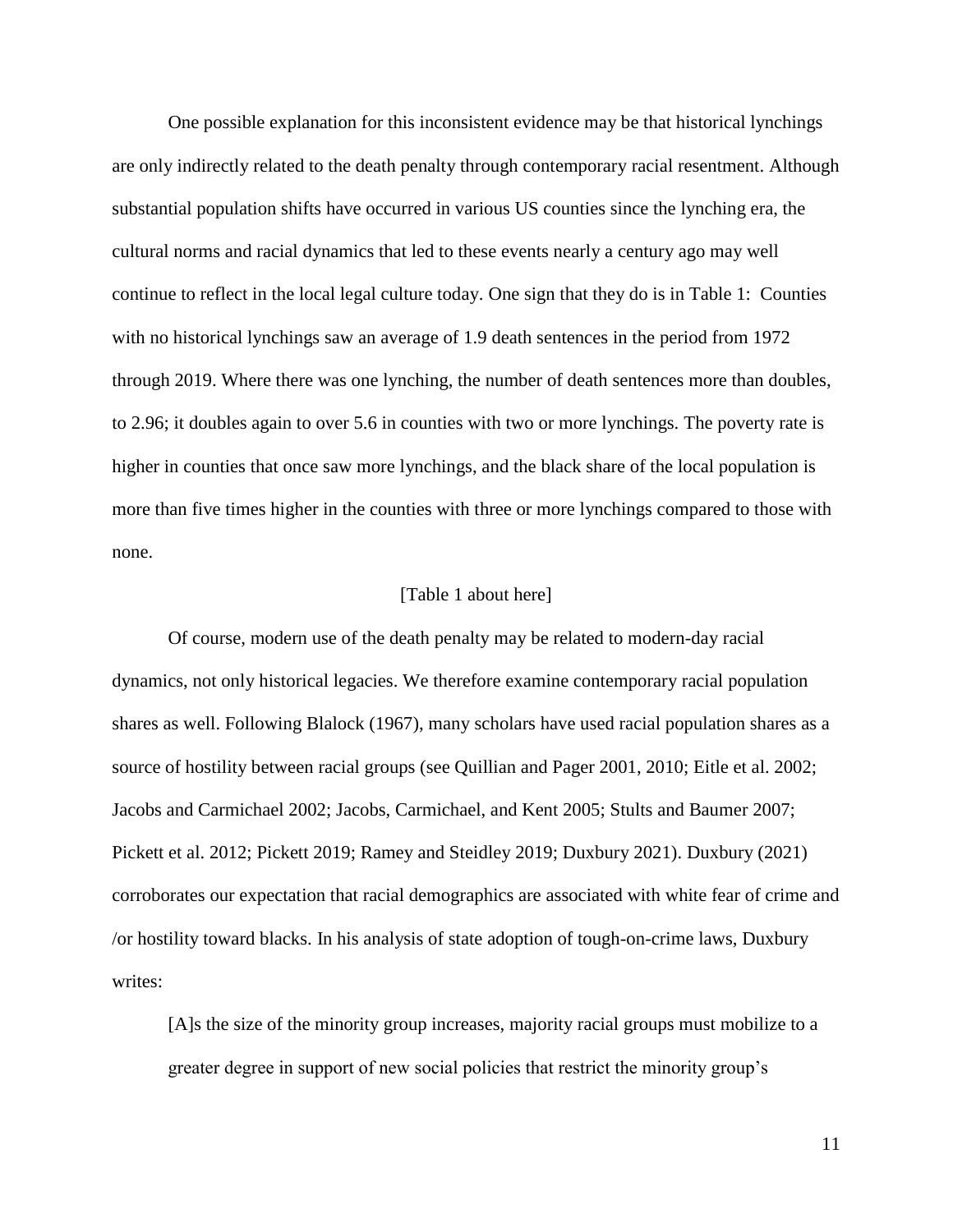competitive power. Thus, rather than influencing how criminal justice actors enforce existing criminal laws, minority group size may elicit large-scale shifts in dominant groups' policy interests that shape how new criminal law is constructed and the rate at which new criminal laws are adopted (Duxbury 2021, 126–127).

Threat theory predicts that threat to the white population's economic and political standing motivates them to support social policies that repress the ability of the black population to compete for economic and political resources (Duxbury 2021, 129).

Duxbury notes that Blalock used slavery and Jim Crow laws as legal systems that achieved the goal of maintaining majority group dominance, noting that many see the harsh-oncrime laws that he analyzes as modern forms of slavery or Jim Crow (e.g., Alexander 2010; Wacquant 2000). We can add the death penalty to this list. And we can be more straightforward in our language: policies that "repress the ability of the black population to compete for economic and political resources" can be called policies based on white racial hostility.

In addition to demographics and historical lynchings, a final factor that might influence racial resentment is the prevalence of poverty among whites. Blalock (1967) argues that resource competition and status anxiety are causes of white hostility, as disadvantaged white populations are more likely to blame racial minorities for their own economic precarity. Several prior studies have evaluated the impact of economic disadvantage among white populations, finding linkages between discriminatory legal practices and interracial economic competition (King, Messner, and Baller 2009; Wang and Mears 2010). We expand on upon these prior studies by evaluating whether white poverty rates indirectly contribute to death penalty use by increasing white racial resentment.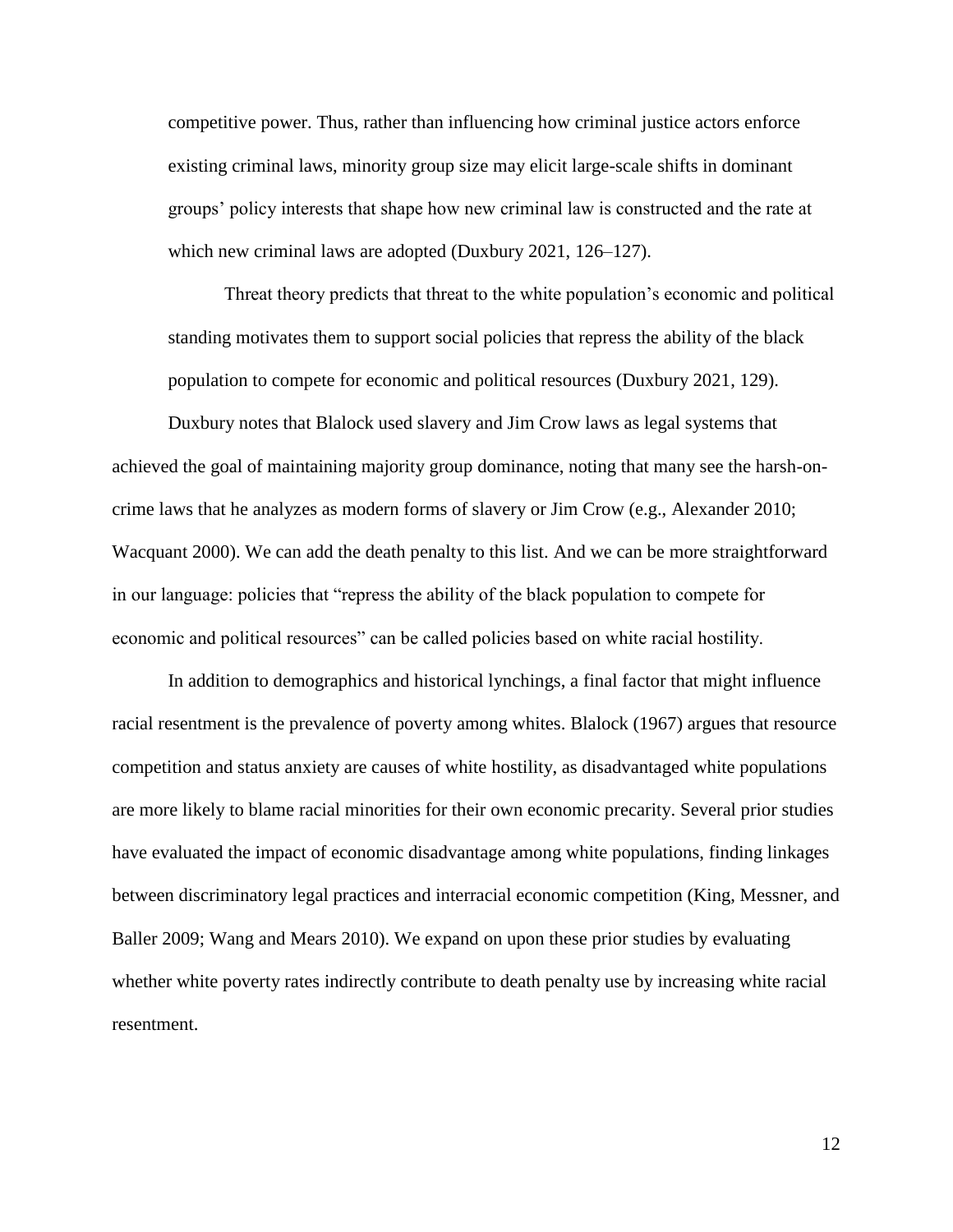We are not the first to posit that racial resentment is key to understanding the modern death penalty. Indeed, an extensive literature in the field of public opinion finds that individuallevel resentment shares a strong association with support for the death penalty, especially among whites (for example see Kinder and Sanders 1996; Peffley and Hurwitz 2007, 2010; Unnever and Cullen 2010; Brown and Socia 2017; Kam and Burge 2019). We add to this literature by shifting the unit of analysis away from the individual respondent in a public opinion survey and focusing instead on aggregate levels of resentment across the states and over time. More specifically, we investigate whether these aggregate differences predict the annual number of death sentences in a given state, controlling for ideological conservatism. Our findings at the state level are consistent with a long literature documenting this linkage at the individual level. We also add to the literature because we have a clear and substantively important dependent variable: The number of death sentences actually handed down.

# *Hypotheses*

In sum, we propose that use of the death penalty against black offenders in a given state in a given year, net of controls, is directly related to racial resentment, conservative ideology, and institutional factors such as partisan control of government and partisan judicial elections. It should be indirectly related to racial population dynamics, poverty, and the historical legacy of lynching, as these factors induce racial resentment. For white offenders, we expect a smaller effect of racial resentment, largely because the same institutional and ideological factors that drive punitive policies toward blacks likely also affect punitive crime policies in general.

# **Data and Methods**

Our analytic approach is to estimate a cross-sectional time-series model where the units are the US states and time is measured in years. Our dependent variable is the number of death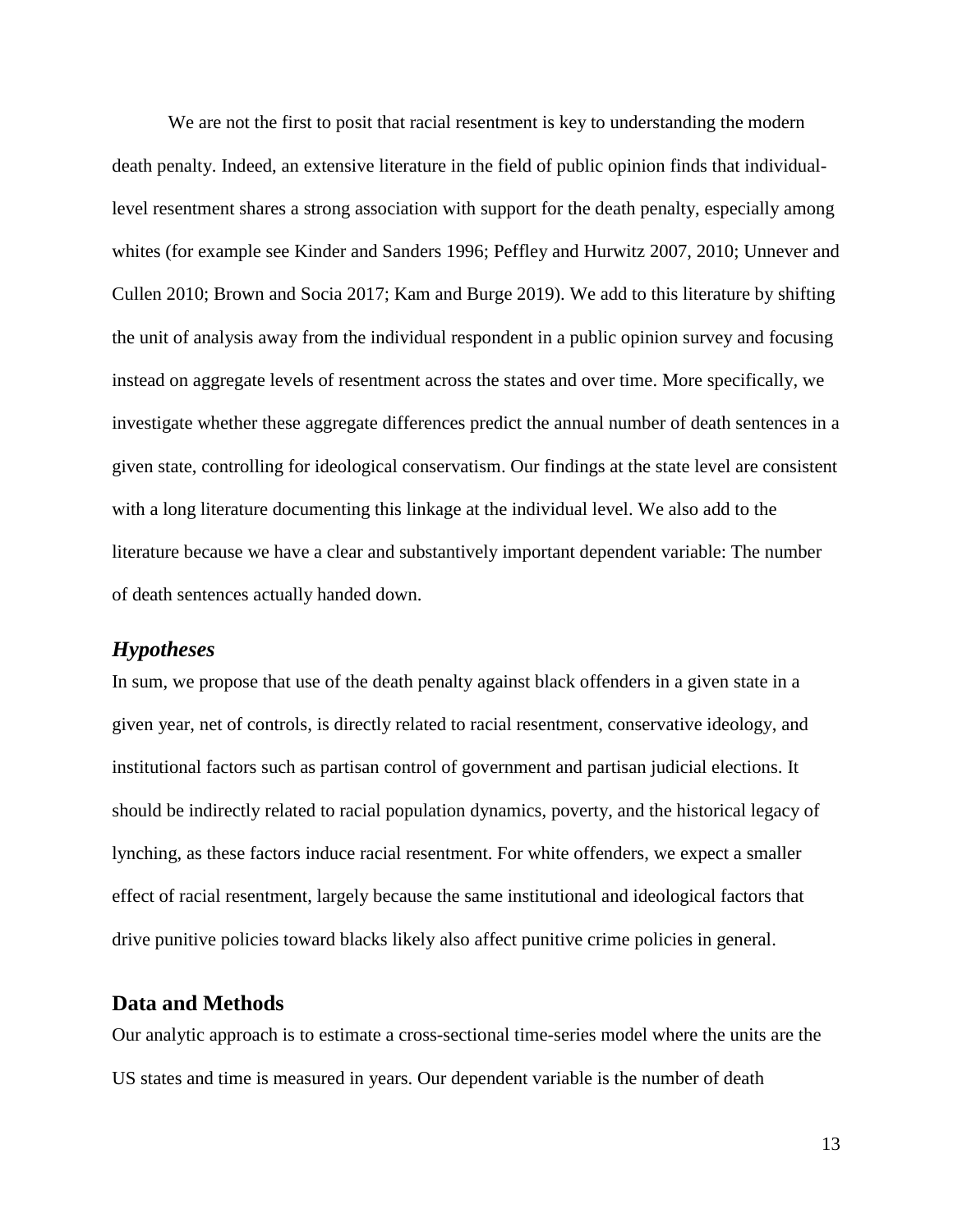sentences imposed in a given state in a given year, for all years from 1989 to 2017. We include only those states having a legally valid death penalty statute in place in the year of analysis. Our analysis covers this time period because it corresponds with the availability of our measure of racial resentment, which we take from Smith, Kreitzer, and Suo (2020). The measure includes responses to an index of four questions related to beliefs about systemic racial inequality and governmental responsibility to address racial inequalities.<sup>1</sup> The resentment measure, which was computed using multilevel regression and poststratification, varies by state and is measured either biannually or only in presidential election years. We use linear interpolation to impute estimates of resentment for those years without a contemporaneous measurement.

Given documented connections between racial animus, racial resentment, and support for capital punishment at the micro-level (Peffley and Hurwitz 2007; Unnever and Cullen 2010, 2011, Brown and Socia 2017), we want to distinguish racial resentment, our key variable of interest, from simple ideological conservatism. Some individuals may support capital punishment, like other "tough-on-crime" policies, because they are ideological conservatives, not because of racial animosity toward blacks. To capture state-level variation in public opinion, we use Berry et al.'s (1998) measure of state policy mood, updated through 2016 by Fording  $(2018).<sup>2</sup>$ 

### *Controls*

We account for several potential determinants of death sentences beyond those which are our primary theoretical focus. Within any state, the share of all homicides likely to be capital-eligible is determined by law, and, in the aggregate, can be expected to be relatively constant; therefore, we use the number of homicides as a proxy for capital-eligible homicides. In addition, since the Republican Party has been more supportive of capital punishment, we expect that more death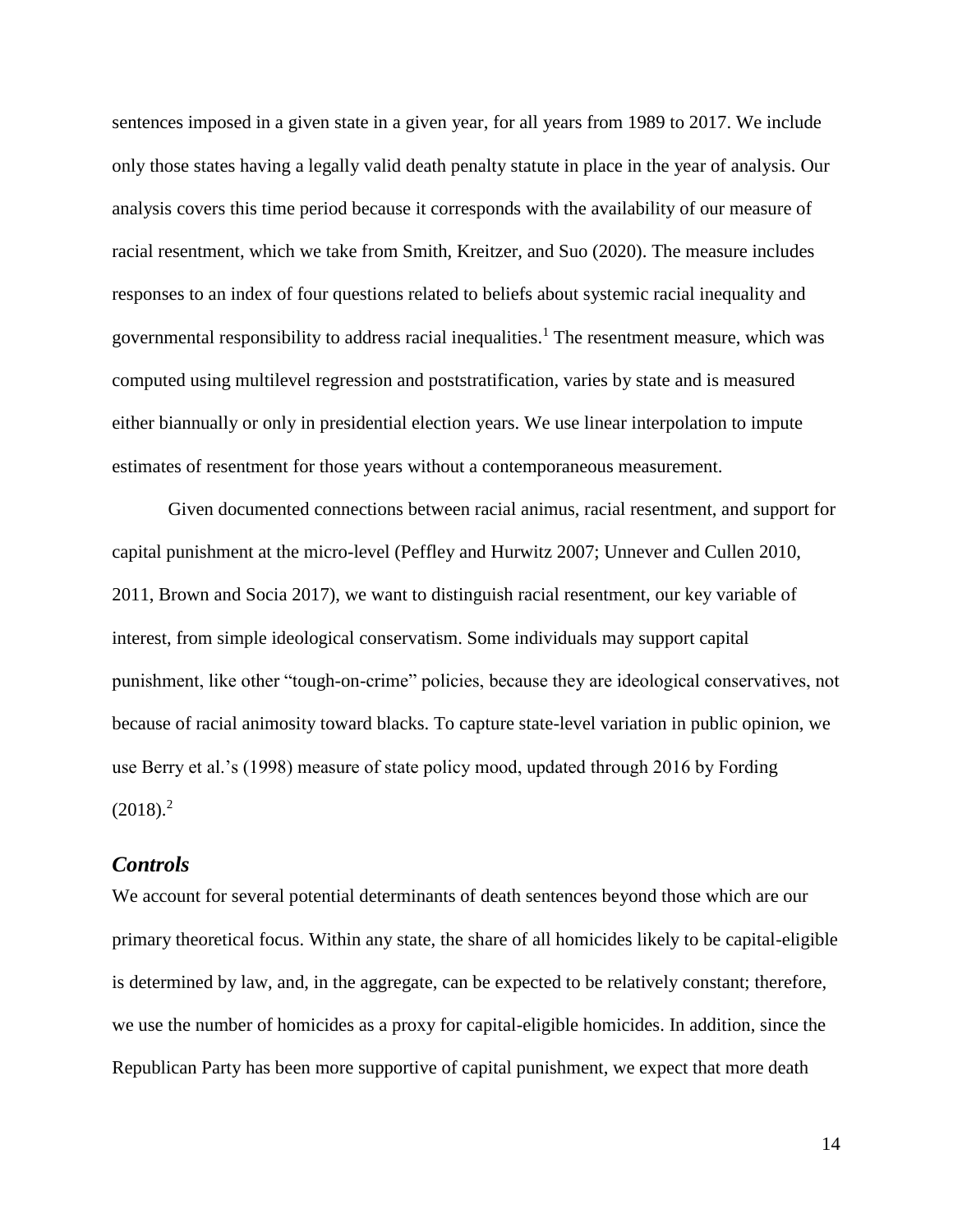sentences will be issued in states where the GOP controls the governorship and a higher proportion of legislative seats. The self-reinforcing nature of death penalty usage makes it necessary also to control for the cumulative number of death sentences a state has issued in the period from 1972 to the current year (e.g., Baumgartner, Box-Steffensmeier, and Campbell 2018; Baumgartner et al. 2020). Positive coefficients for this variable reflect the inertial component of the process. We expect, of course, that homicides might affect death sentences, and we control for violent crime as well. Because death sentences have been much more common in some periods than in others, we include a control for year. We also note the 11 Southern states that constituted the Confederacy, which may be confounding the effects of the racial variables, and the method of selecting judges at the trial level. Considerable previous research (e.g., Brace and Boyea 2008; Canes-Wrone et al. 2014) suggests that judicial elections generally incentivize appellate judges to uphold previously imposed death sentences. As our analysis is about the annual number of death sentences imposed at the trial court level, these models are not directly comparable to ours. However, we expect that the general finding that elected judges are more punitive than their appointed counterparts will generalize to the trial court level. Underlying this expectation is the fact that elected trial judges are less insulated from public opinion, which has generally favored the death penalty. In the case of trial judges, this punitiveness is likely to express itself in the form of deference to the prosecution and hostility to the defense when deciding which evidence to admit and exclude. We distinguish states that select trial judges by appointment from those that rely on elections with a dummy variable.<sup>3</sup> Finally, we include variables that we expect to have a potential indirect effect, through their mediated impact on racial resentment: white poverty rate, percent black (and its squared term) in the state population, and the number of lynchings in the Jim Crow era.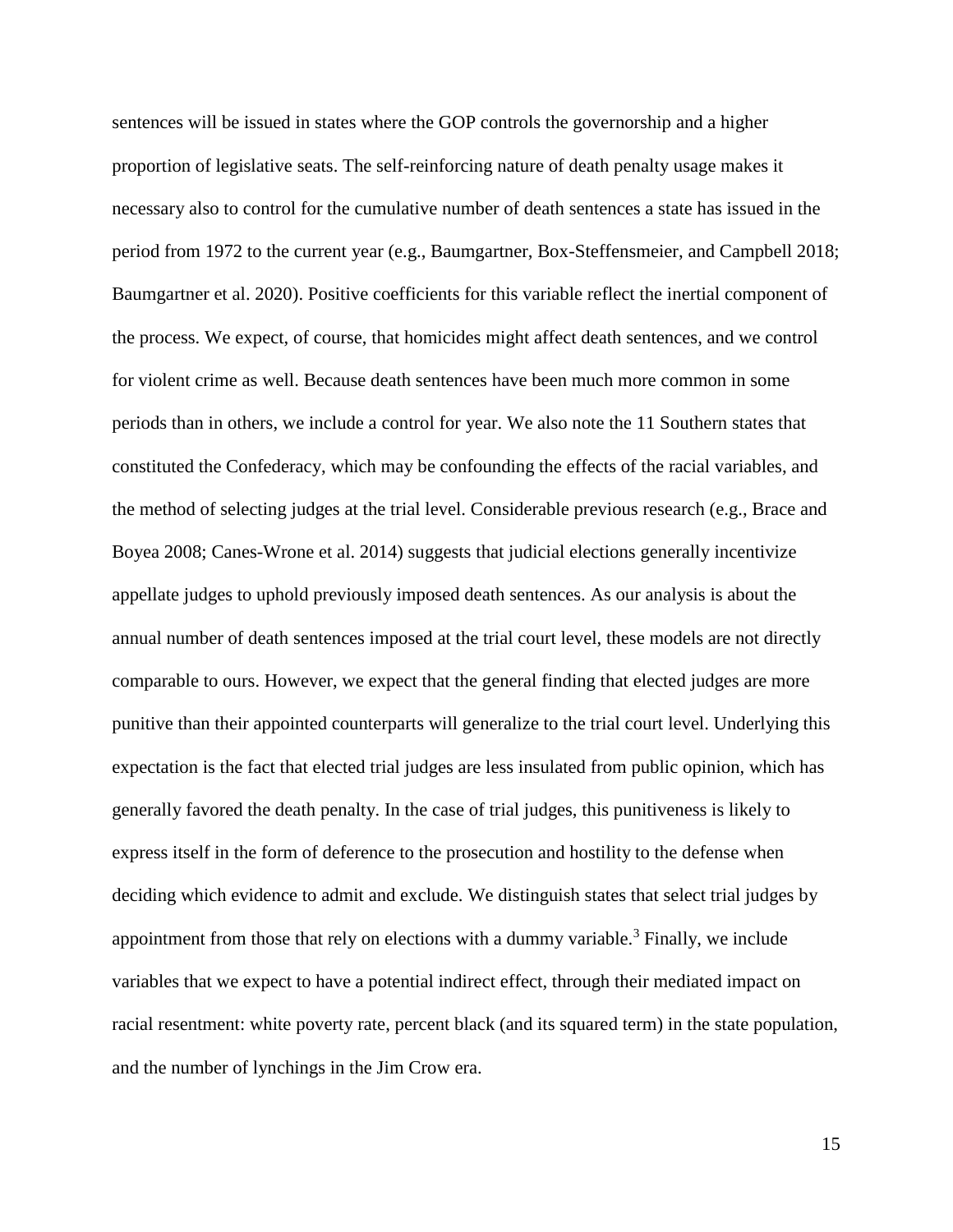Our question of interest is the size of the impact of the resentment variable controlling for these other factors. Note that the simplest rival hypothesis would be that, controlling for population as we do here, and with state random effects, death sentences should be largely driven by the number of homicides.

### *Analytic Strategy*

We fit a negative binomial regression to account for over-dispersion in the number of death sentences each year. Since state death sentences are influenced by population density, we include the natural logarithm of the state population as an offset parameter (Osgood 2002). This specification alters the interpretation of negative binomial coefficients to one of the annual number of death sentences *per capita*. Death sentences may also be influenced by unobserved state-level heterogeneity. We address this by including a state-level frailty term in all models. Hence, the models are estimated as multilevel negative binomial models with state-years nested in states.<sup>4</sup> Our mediation analyses use the methods developed by Imai, Keele, and Tingley (2010) and later extended to negative binomial models by Cheng et al. (2018) formally to test for indirect effects.

## **Results**

Table 2 presents results from negative binomial mixed models predicting the death sentencing rate per capita for black (Models 1-3) and white (Models 4-6) offenders. As we have two opinion variables and want to assess the added value of the resentment measure after controlling for ideology, we present models with each opinion measure separately, then combined. Models 3 and 6 present the fully specified models.

[Table 2 about here]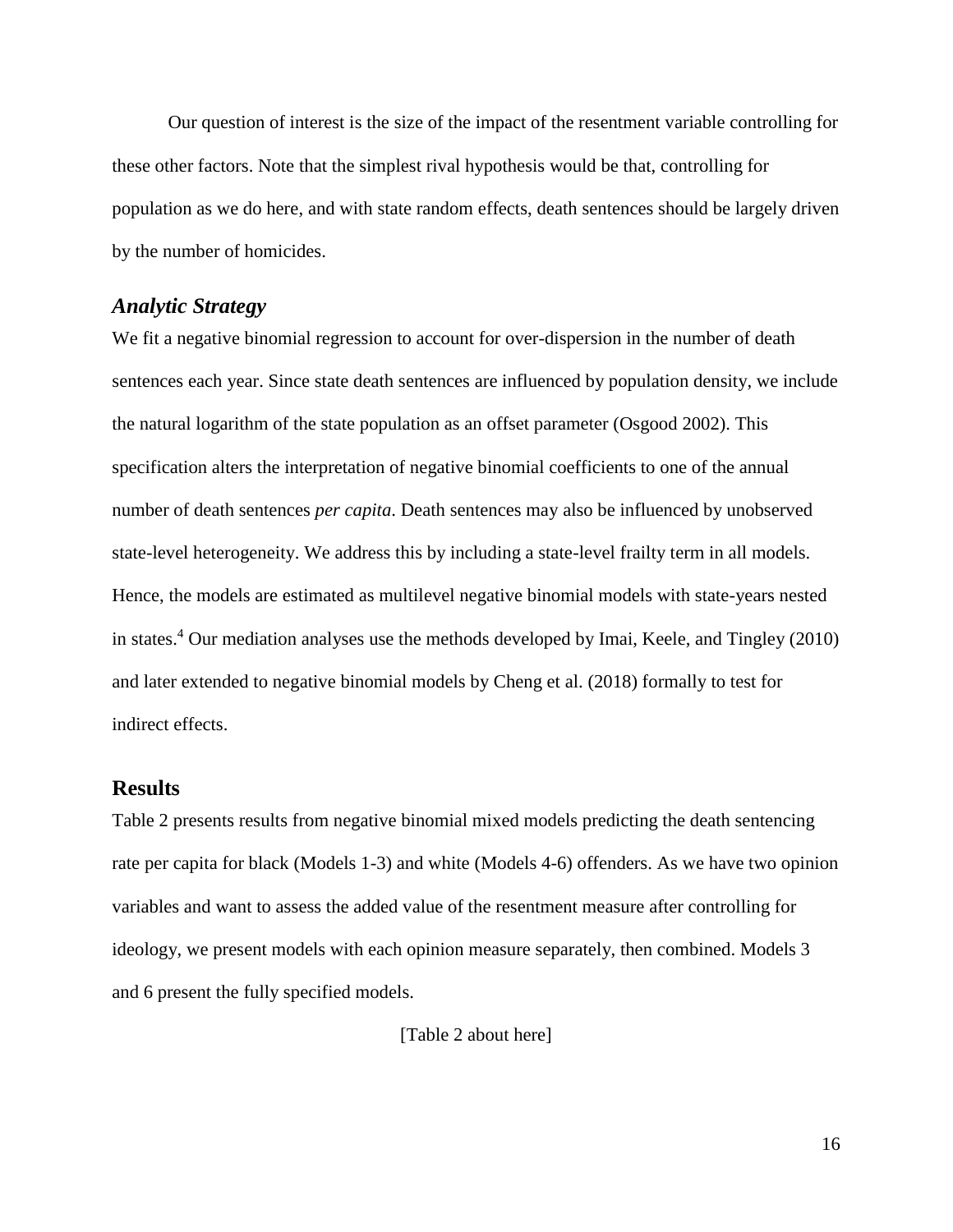Consistent with expectations, Models 1 through 3 reveal that the incidence rate of black death sentencing is particularly sensitive to variation in racial resentment and conservative ideology. Each one percent increase in the racial resentment measure is associated with an 8.1 percent increase in the incidence rate of black death sentences per capita. Conservative ideology is also positively associated with black death sentencing, but the relationship is weaker. Each one percent increase in conservative ideology corresponds with a 1.3 percent increase in the incidence rate of black death sentences per capita. Further, AIC and BIC are lower in the model that excludes conservative ideology and retains racial resentment (Model 1) than the model that excludes racial resentment and retains conservative ideology (Model 2). Consistent with expectations, this result reveals racial resentment is a stronger predictor of black death sentencing rates than conservative ideology.

Turning to the control variables, the percent black population, total number of lynchings, and white poverty rate are all non-significant. Although these results are in contrast to expectations, it is still possible for each variable to have a significant indirect effect if they produce a substantial change in racial resentment or conservative ideology, a possibility we assess below. Also of note is that the violent crime rate is positively associated with black death sentences, indicating that a greater number of black offenders are sentenced to death when violent crime increases. This result is consistent with a body of research describing how black populations and offenders are disproportionately punished when violent crime increases (e.g., Yates and Fording 2005).

In Models 4 to 6, we replicate model specifications but treat white death sentences as the dependent variable. Interestingly, racial resentment and conservative ideologies are both positive predictors of the white death sentence rate per capita. And, including racial resentment improves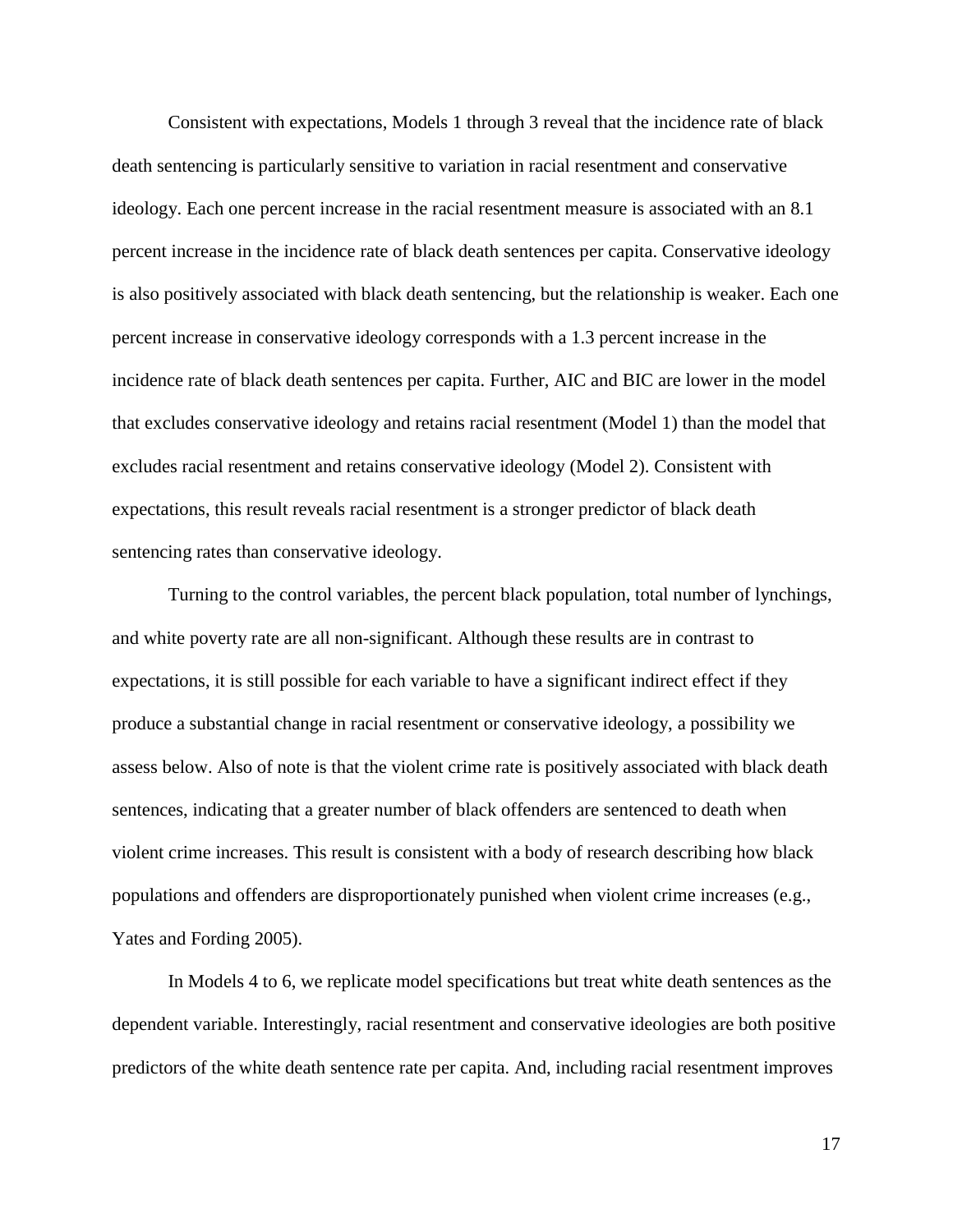model fit as compared to the model that only includes conservative ideology (Model 5). These results likely reflect "spillover" effects of death sentencing on white offenders, where racial resentment is associated with more liberal usage of the death penalty with implications for both black and white offenders (e.g., Garland 2010). In contrast to the black death sentence rate, white death sentences do not appear to be associated with violent crime rates and are more common in states that elect trial judges.

Because racial resentment and conservative ideology are associated with increased death sentencing rates for both black and white offenders, it is necessary to formally compare effect sizes to gauge whether the association is more pronounced for black offenders than for whites. Figure 1 plots these results.

#### [Figure 1 about here]

Figure 1 makes clear that blacks are much more likely to be sentenced to death than whites no matter the level of resentment or ideology. Moving from the low to the highest values on resentment leads to more than triple the predicted number of death sentences for both racial groups. Moving from low to high on conservative ideology leads to more than double the rate of death sentencing for blacks, but less so for whites.

Primary results from our negative binomial models support our hypotheses regarding how racial resentment translates into death sentencing, with pronounced effects for black offenders. However, we did not find positive effects for percent black population, history of lynchings, or the white poverty rate. We now turn to mediation analyses to formally test indirect effects from each of these variables. Table 3 presents results from mediation analyses predicting black death sentencing rates.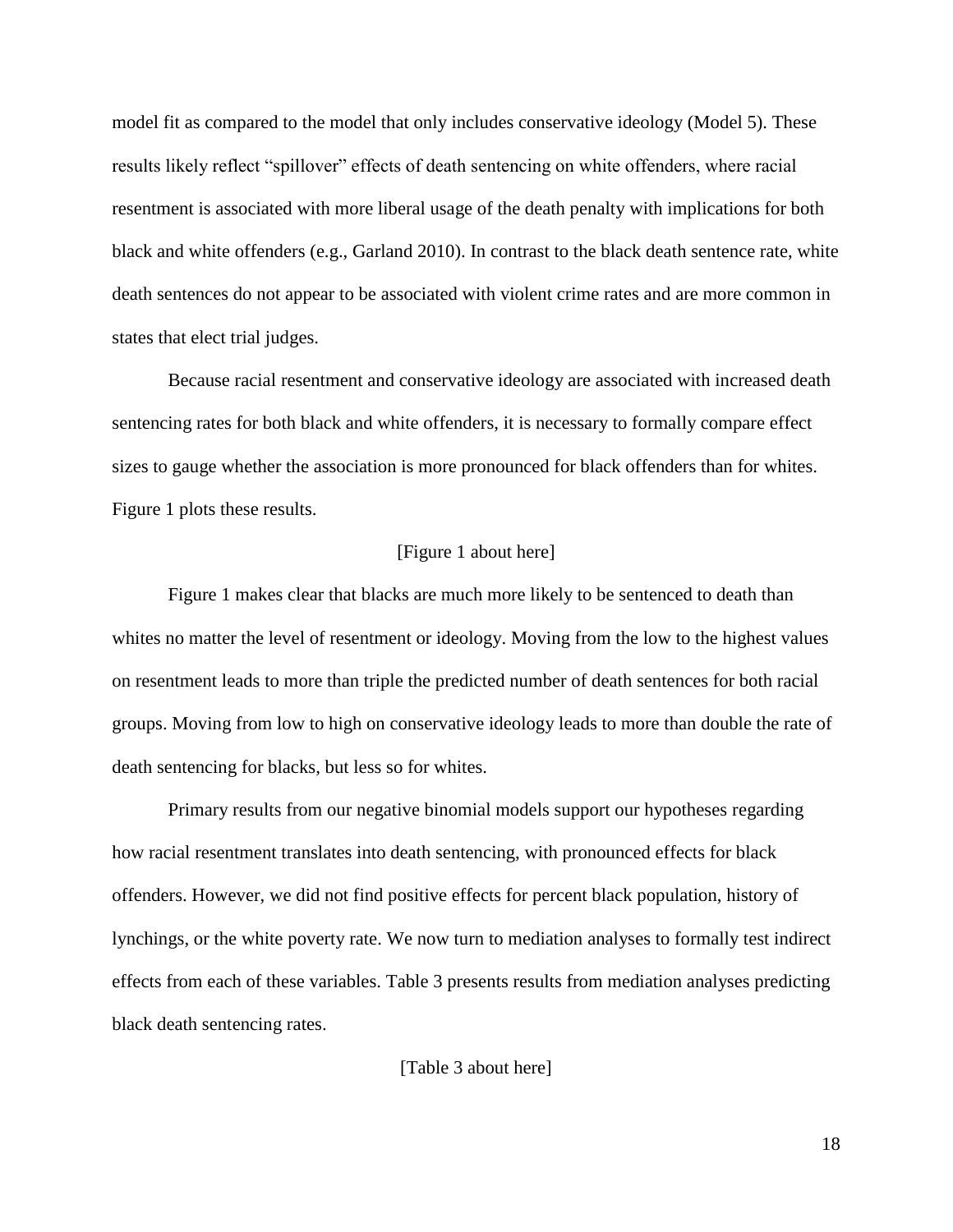Consistent with expectations, there is a positive indirect effect from histories of lynchings acting through racial resentment, where each one-unit increase in historical lynchings is associated with a 1 percent  $(exp(.009)=1.009)$  indirect increase in the rate of black death sentencing because of increases in racial resentment.<sup>5</sup> Also consistent with expectations, there is a nonlinear indirect effect from the size of the black population. This result indicates that increases in the size of the black population are indirectly associated with black death sentences due to increases in racial resentment, but there is a threshold to this effect. Similarly, conservative ideology is, in part, indirectly associated, explaining roughly 22 percent of the direct effect of conservative ideology on black death sentences. These results are consistent with expectations that histories of racial conflict and conservative ideology indirectly contribute to black death sentences via their effect on racial resentment. However, we do not find an indirect effect from the white poverty rate.

Turning to indirect effects that treat conservative ideology as the mediator, the size of the black population does not have a significant indirect effect acting through conservative ideology, and nor does the white poverty rate. The total number of historical lynchings is associated with indirect increases in the number of black death sentences per capita due to increases in conservative ideology. Similarly, there is also an indirect effect of racial resentment acting through conservative ideology, but it is much weaker than the indirect effect of conservative ideology acting through racial resentment (percent mediated  $= 6.5$ ). Consistent with expectations, these results suggest that most of the effect of racial conflict and conservative ideology can be explained by their indirect effects on racial resentment.

Table 4 replicates these analyses treating white death sentences as the dependent variable.

[Table 4 about here]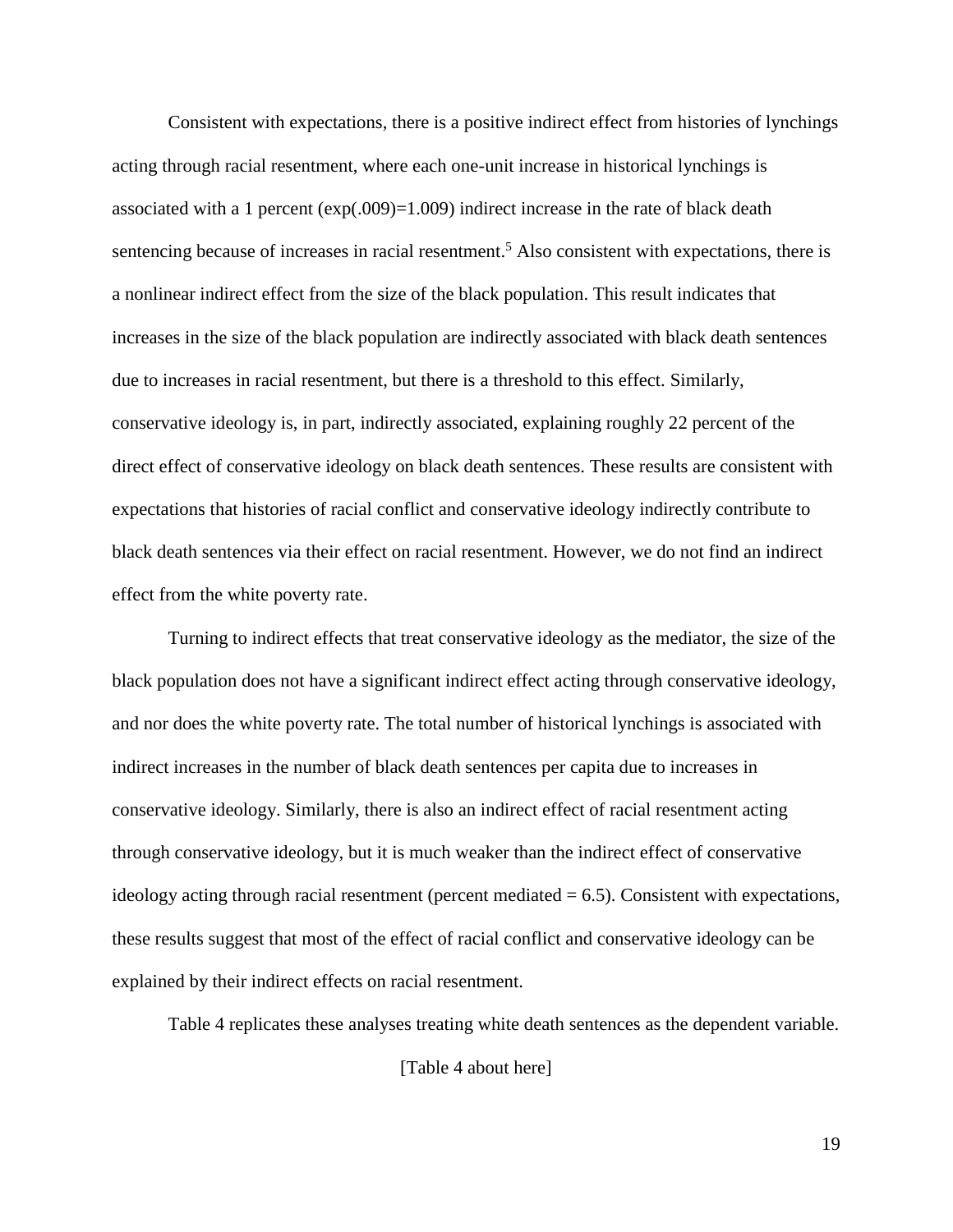Consistent with primary models, the direction and significance of each indirect effect align with the indirect effects for death sentences with black offenders. Lynchings, the size of the black population, and conservative ideology all have positive indirect effects acting through racial resentment, while lynchings and racial resentment have smaller indirect effects acting through conservative ideology. These results reveal that histories of racial conflict and contemporary demographics have collateral consequences for white offenders by contributing to death sentence usage. The strongest effects, however, are targeted on black offenders.

In sum, results provide support for our expectation that racial resentment will motivate usage of the death penalty and that histories of racial conflict carry indirect consequences for death sentences by increasing racial resentment. We also found partial support for expectations that these effects would be concentrated on black offenders. We find that racial resentment has spillover consequences for white offenders, but the effects of racial resentment are strongest for black death sentences.

# **Conclusion**

The modern death penalty is supposed to be reserved for the most heinous crimes and those who are the most deserving. The vast and complicated jurisprudence that has accumulated since *Gregg* mandates proportionality review, bars any death sentence where the culpability of the offender is not explicitly weighed against any possible mitigating factors, and is subject to extraordinary procedural safeguards. And yet, despite all these reforms mandated by the justices' rejection of the system they critiqued in *Furman*, the "new and improved" death penalty we analyze here appears to have the same flaws that Justice Stewart and others identified back in 1972. In fact, while the Justices suspected race but did not find it, and found capriciousness, we can verify both. The death penalty is imposed freakishly; in particular, once we control for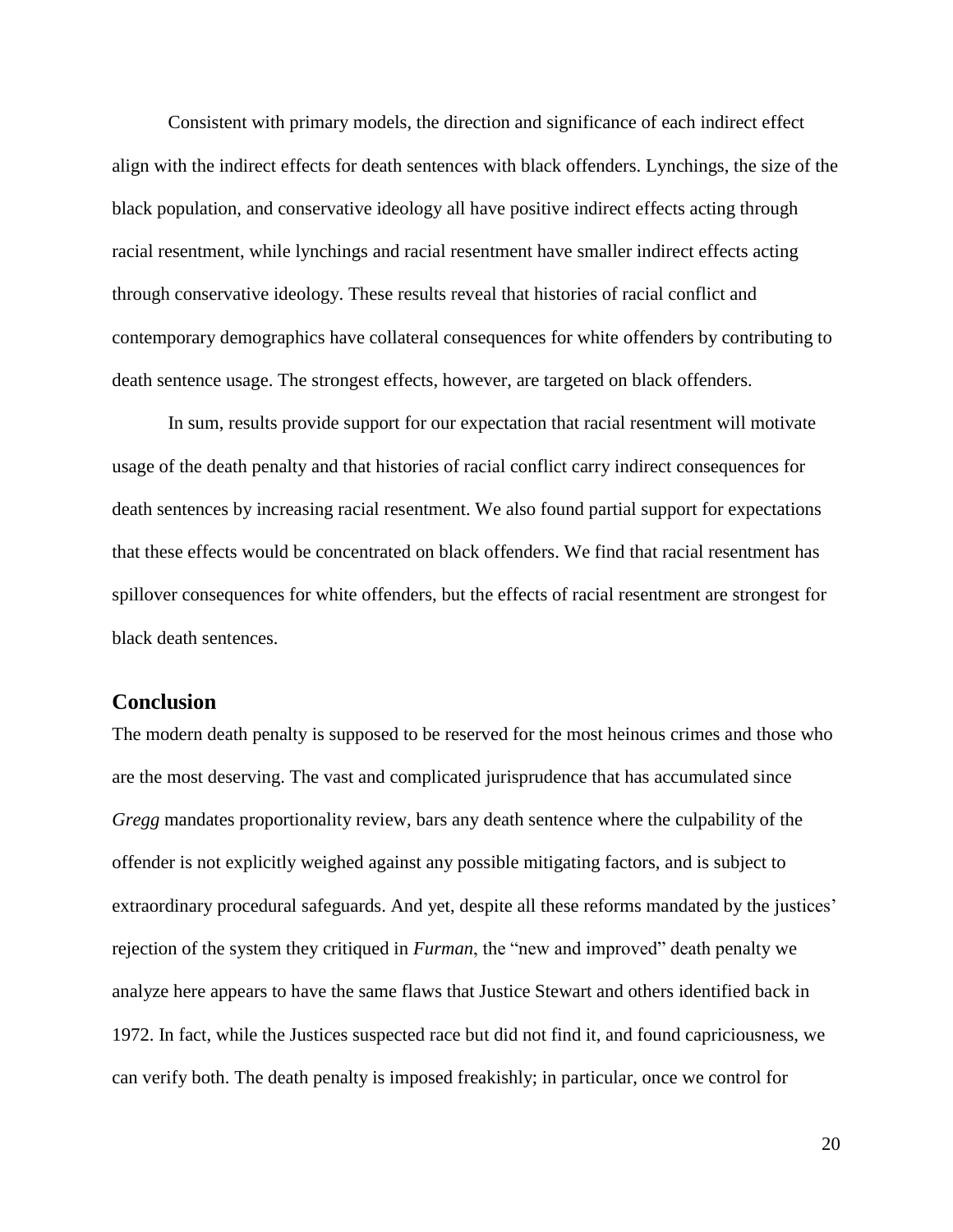population size, homicides have no effect (though violent crime does). A heavy element of inertia affects the process, so that a strong predictor of death sentencing is simply previous death sentencing. But if any logic can be discerned, it is related to race, the legacy of lynchings, and public passions.

If deterrence were the goal of the death penalty, it might focus on the most common types of capital-eligible crimes. If retribution were the goal, it might target the most heinous homicides. But if we think of the death penalty as a continuation of historical practices based on the myth of protecting innocent (Southern) white women from predatory and dangerous black men, then the consistent patterns that we actually observe make more sense. Viewed from a perspective of the history of racial hierarchy, the clear patterns of who is sentenced to death (or executed) for which crimes become abundantly clear. This perspective is difficult for many to accept, since many would prefer to believe that America has "moved on" from its ugly racial past and that adequate safeguards are in place to ensure what the US Constitution guarantees: Equal protection of the law.

There are many ways in which attitudes and opinions can affect the death penalty. Eberhardt and colleagues (2006) analyzed court records of death sentencing decisions in Philadelphia. In the 44 cases with black offenders and white victims, they found that defendants with more "stereotypically Black" physical characteristics were sentenced to death at a higher rate; 57.5 percent of those with higher values on the index received a death sentence, compared to 24.4 percent of those with low values (2006, 384). (Note that Eberhardt and colleagues were studying actual judicial records; they had their coders evaluate photos of the defendants after the fact.) Eberhardt and colleagues' troubling findings suggest a greater willingness of jury members to dehumanize or to "other" a defendant in cases with stereotypically black appearance. Public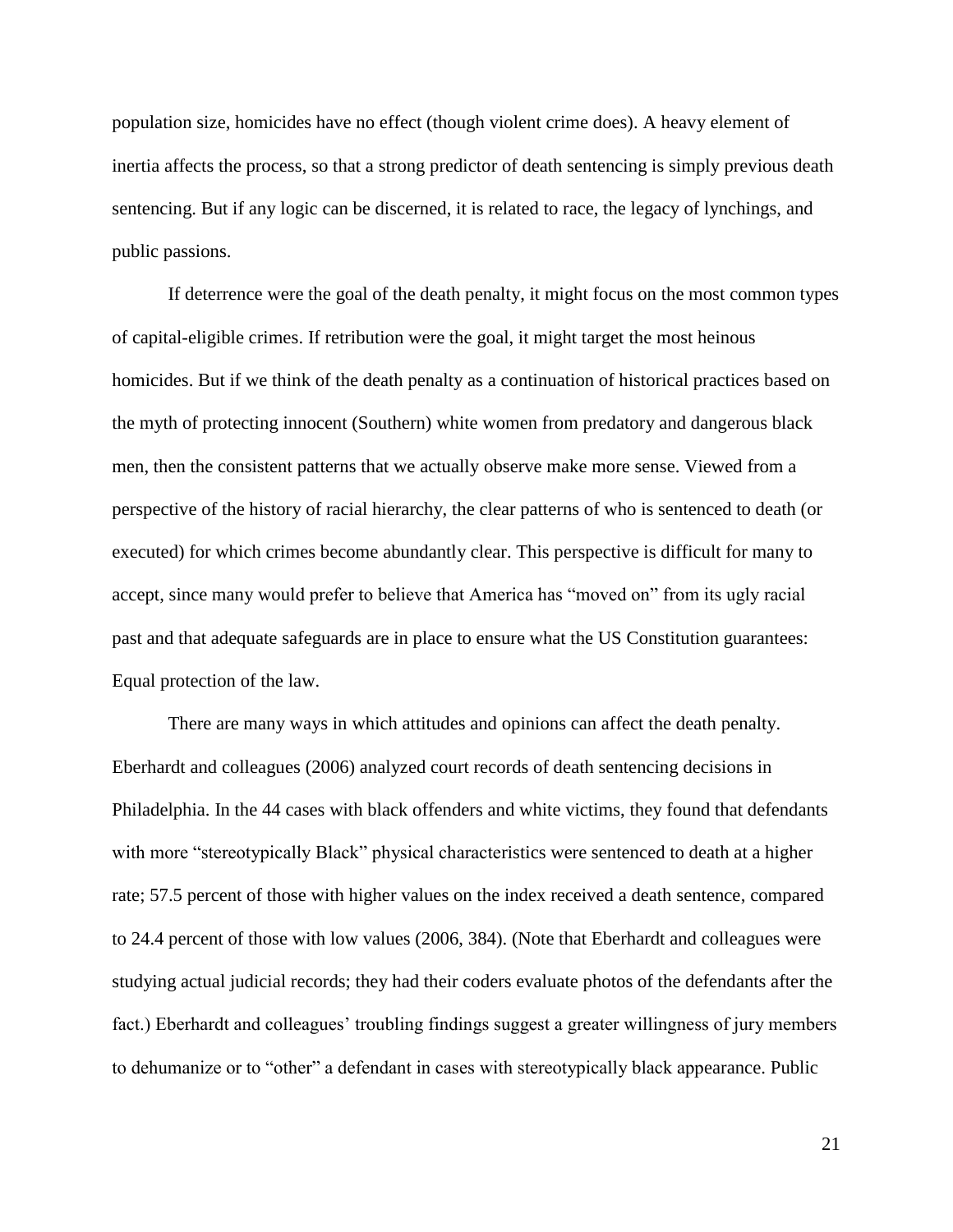opinion, then, can affect jury decisions, adding another element of the power of public opinion to what we have offered here.

Our results also carry implications for prior research tracing use of the death penalty to legacies of vigilantism. Zimring (2003), in particular, reasons that capital punishment is used most frequently in jurisdictions that have strong traditions of vigilantism. Prior research evaluating this hypothesis, however, has typically measured vigilantism using the number of historical lynchings, which conflates racial antipathy with reliance on vigilante justice. Our results suggest that the historical legacies of lynchings carry indirect effects for death sentencing through both pathways. On the one hand, lynchings indirectly increase death sentences as a function of contemporary racial resentment, consistent with a racial antipathy interpretation. On the other, there is also an indirect effect of historical lynchings through contemporary conservative ideologies reflective of anti-government intervention, consistent with the vigilantism hypothesis.

We would not argue that public opinion should be unrelated to a state's use of the death penalty. Indeed, responsiveness to public opinion is a fundamental goal of representative democracy. In this article, however, we have distinguished between mere political conservatism and a more sinister element: White resentment and hostility toward blacks. When we consider the micro-level evidence from previous studies showing a strong linkage between racial hostility and support for the death penalty, the accumulated legal literature showing disproportionate use of the death penalty against black offenders with white victims, and the evidence presented here showing a lack of correspondence between homicides and death sentences but a strong role for racial resentment, it is hard to conclude that the death penalty can withstand constitutional or moral scrutiny.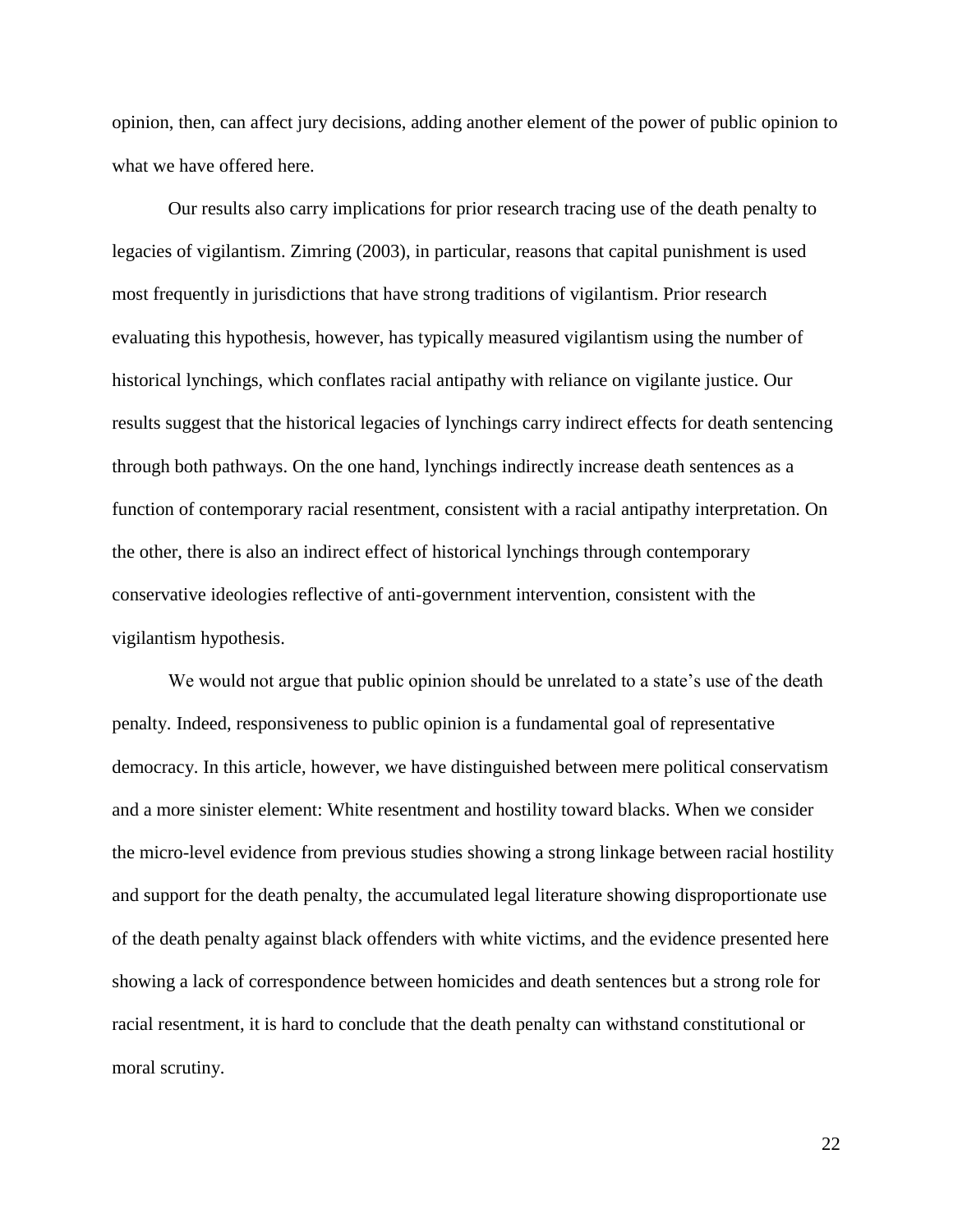#### **References**

Acharya, Avidit, Matthew Blackwell, and Maya Sen. 2018. *Deep Roots: How Slavery Still Shapes Southern Politics*. Princeton: Princeton University Press.

Acker, James R. 2008. *Scottsboro and its Legacy*. Wesport, Conn.: Praeger.

- Banner, Stuart. 2002. *The Death Penalty: An American History*. Cambridge: Harvard University Press.
- Baumgartner Frank R., Janet M. Box-Steffensmeier, and Benjamin M. Campbell. 2018. Event Dependence in U.S. executions. *PLoS ONE* 13, 1: e0190244.
- Baumgartner Frank R., Janet M. Box-Steffensmeier, Benjamin M. Campbell, Christian Caron, and Hailey Sherman. 2020. Learning to Kill: Why a Small Handful of Counties Generates the Bulk of US Death Sentences. *PLoS-ONE* 15, 10: e0240401.
- Baumgartner, Frank R., Marty Davidson, Kaneesha R. Johnson, Arvind Krishnamurthy, and Colin P. Wilson. 2018. *Deadly Justice: A Statistical Portrait of the Death Penalty*. New York: Oxford University Press.
- Baumgartner, Frank R., Suzanna L. De Boef and Amber E. Boydstun. 2008. *The Decline of the Death Penalty and the Discovery of Innocence.* New York: Cambridge University Press.
- Berry, William D., Evan J. Ringquist, Richard C. Fording and Russell L. Hanson. 1998. Measuring Citizen and Government Ideology in the American States, 1960-93. *American Journal of Political Science* 42, 1: 327-48.

Blalock, Hubert M., Jr. 1967. *Toward a Theory of Minority–Group Relations*. New York: Wiley.

- Bollen, Kenneth A., and Jennie E. Brand. 2010. A General Panel Model with Random and Fixed Effects: A Structural Equations Approach. *Social Forces* 89, 1: 1–34.
- Brace, Paul, and Brent D. Boyea. 2008. State Public Opinion, the Death Penalty, and the Practice of Electing Judges. *American Journal of Political Science* 52, 2: 360-372.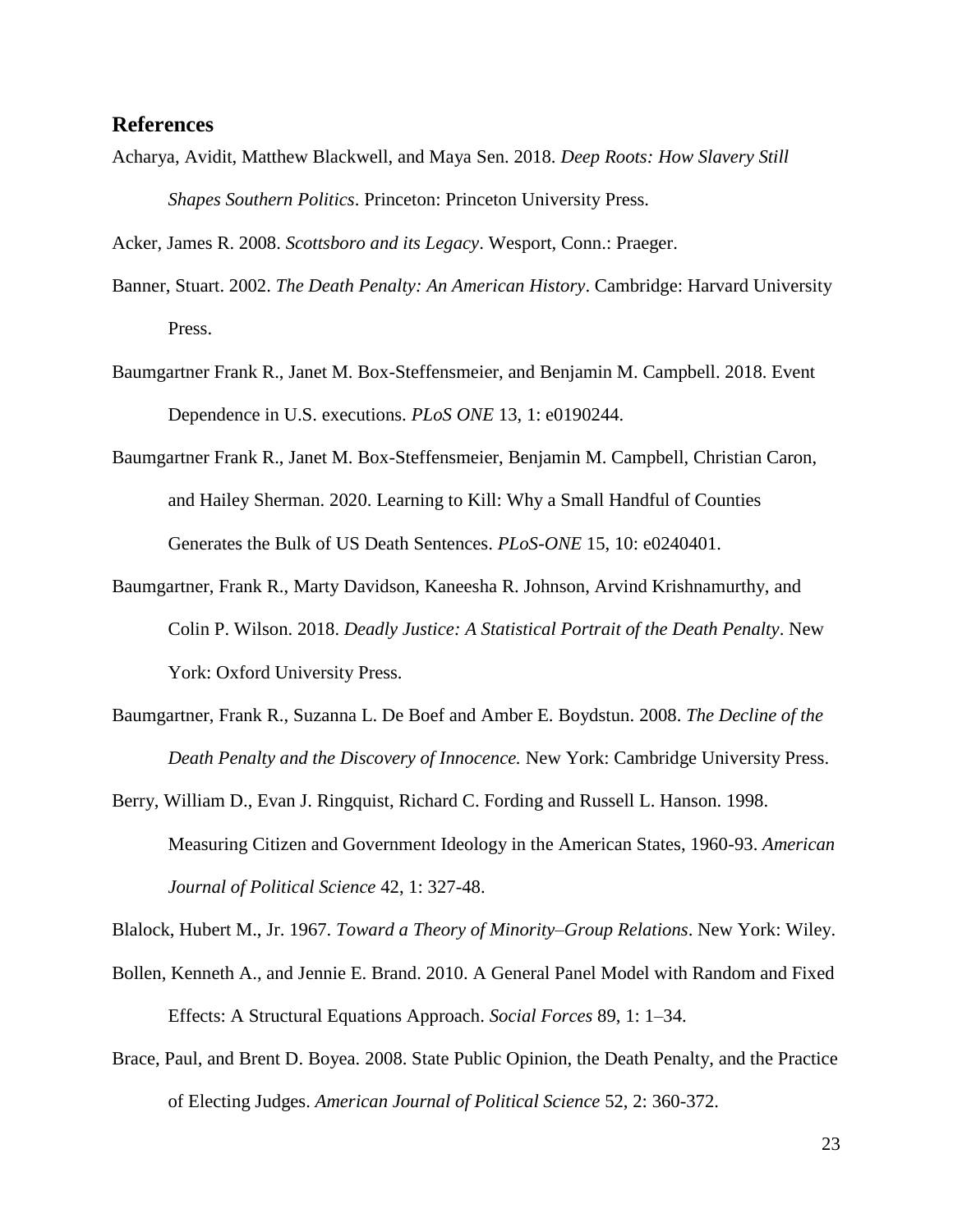- Brown, Elizabeth K., and Kelly M. Socia. 2017. Twenty-first Century Punitiveness: Social Sources of Punitive American Views Reconsidered. *Journal of Quantitative Criminology*  33: 935–959.
- Brown, Michael K. 2009. The Death Penalty and the Politics of Racial Resentment in the post Civil Rights Era. *DePaul Law Review* 58, 3: 645–670.
- Canes-Wrone, Brandice, Tom S. Clark, and Jason P. Kelly. 2014. Judicial Selection and Death Penalty Decisions. *American Political Science Review* 108, 1: 23–39.
- Center for Death Penalty Litigation (CDPL). 2020. *Racist Roots: Origins of North Carolina's Death Penalty*. Durham, NC: CDPL. Available at:<https://racistroots.org/>
- Cheng, Jing, Nancy F. Cheng, Zijian Guo, Steve Gregorich, Amid I. Ismail, and Stuart A. Gansky. 2018. Mediation Analysis for Count and Zero-inflated Count Data. *Statistical Methods and Research* 27 (9): 2756 – 2774.
- Clarke, James W. 1998. Without Fear or Shame: Lynching, Capital Punishment and the Subculture of Violence in the American South. *British Journal of Political Science* 28, 2: 269–289.
- Death Penalty Information Center (DPIC). 2021. Execution Database. <https://deathpenaltyinfo.org/executions/execution-database> last accessed 1 November 2021.
- Death Penalty Information Center (DPIC). 2020. *Enduring Injustice: The Persistence of Racial Discrimination in the US Death Penalty*. Washington, DC: Death Penalty Information Center. (September). [https://deathpenaltyinfo.org/facts-and-research/dpic-reports/in](https://deathpenaltyinfo.org/facts-and-research/dpic-reports/in-depth/enduring-injustice-the-persistence-of-racial-discrimination-in-the-u-s-death-penalty)[depth/enduring-injustice-the-persistence-of-racial-discrimination-in-the-u-s-death-penalty](https://deathpenaltyinfo.org/facts-and-research/dpic-reports/in-depth/enduring-injustice-the-persistence-of-racial-discrimination-in-the-u-s-death-penalty)

DeSante, Christopher D., and Candis Watts Smith. 2020. *Racial Stasis: The Millennial*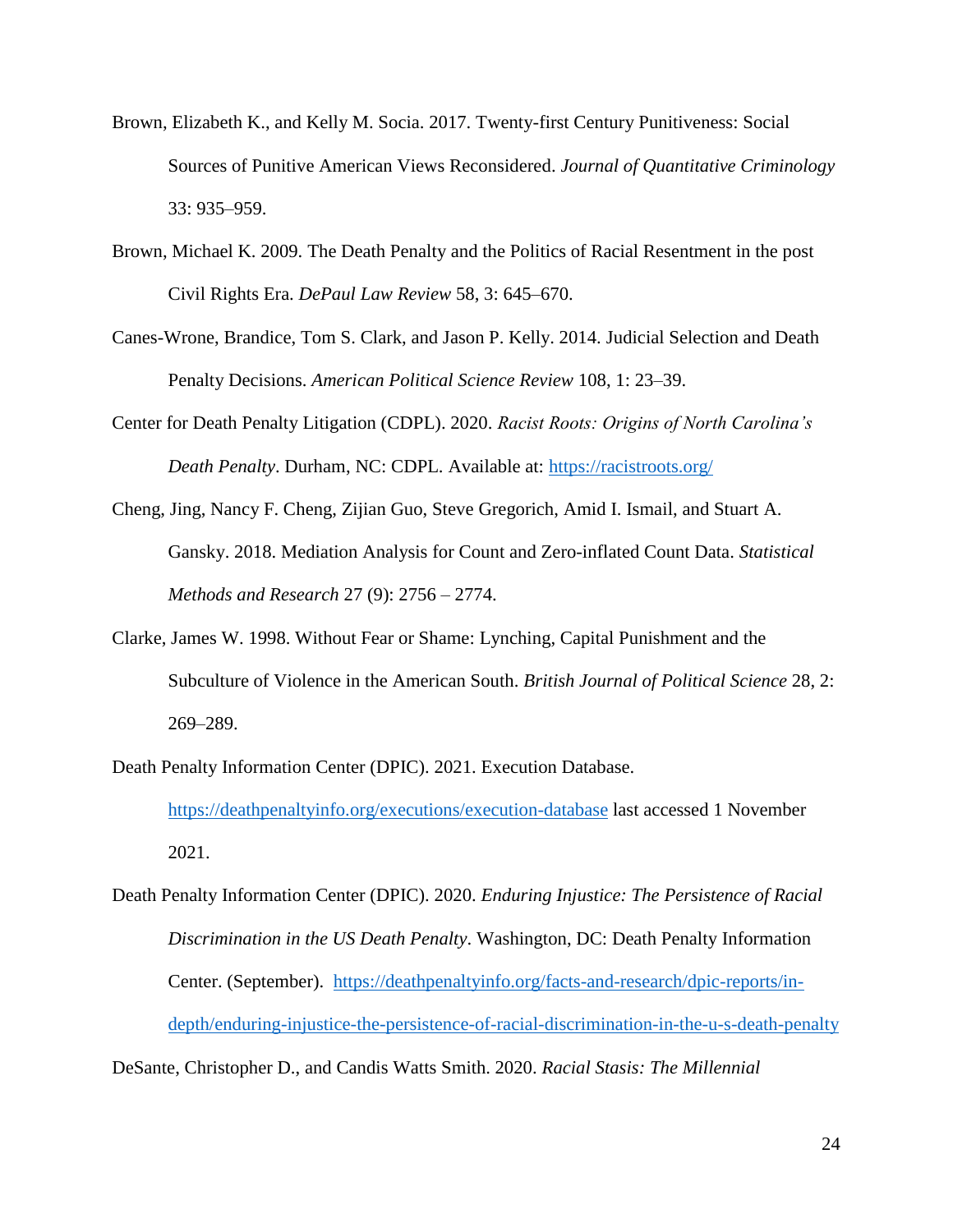*Generation and the Stagnation of Racial Attitudes in American Politics*. Chicago: University of Chicago Press.

- Duxbury, Scott. W. 2021. Who Controls Criminal Law? Racial Threat and the Adoption of State Sentencing Law, 1975–2012. *American Sociological Review* 86, 1: 123–153.
- Eberhardt, Jennifer L., Paul G. Davies, Valerie J. Purdie-Vaughns and Sheri Lynn Johnson. 2006. Looking Deathworthy: Perceived Stereotypicality of Black Defendants Predicts Capital-Sentencing Outcomes. *Psychological Science* 17, 5: 383–386.
- Eitle, David, Stewart J. D'Alessio, and Lisa Stolzenberg. 2002. Racial Threat and Social Control: A Test of the Political, Economic, and Threat of Black Crime Hypotheses. *Social Forces*. 81: 557–76.
- Enns, Peter K. 2014. The Public's Increasing Punitiveness and Its Influence on Mass Incarceration in the United States. *American Journal of Political Science* 58, 4: 857–872.
- Enns, Peter K. 2016. *Incarceration Nation: How the United States Became the Most Punitive Democracy in the World*. New York: Cambridge University Press.
- Enns, Peter K. and Mark D. Ramirez. 2018. Privatizing Punishment: Testing Theories of Public Support for Private Prison and Immigration Detention Facilities. *Criminology* 56, 3: 546- 573.
- Equal Justice Initiative (EJI). 2017. *Lynching in America: Confronting the Legacy of Racial Terror*, 3rd edition. Montgomery, Ala.: Equal Justice Initiative.
- Fording, Richard C. 2018. *Updated Citizen Ideology (1960-2016) and Government Ideology (1960-2017)* [computer file].
- *Furman v. Georgia* 408 U.S. 238 (1972).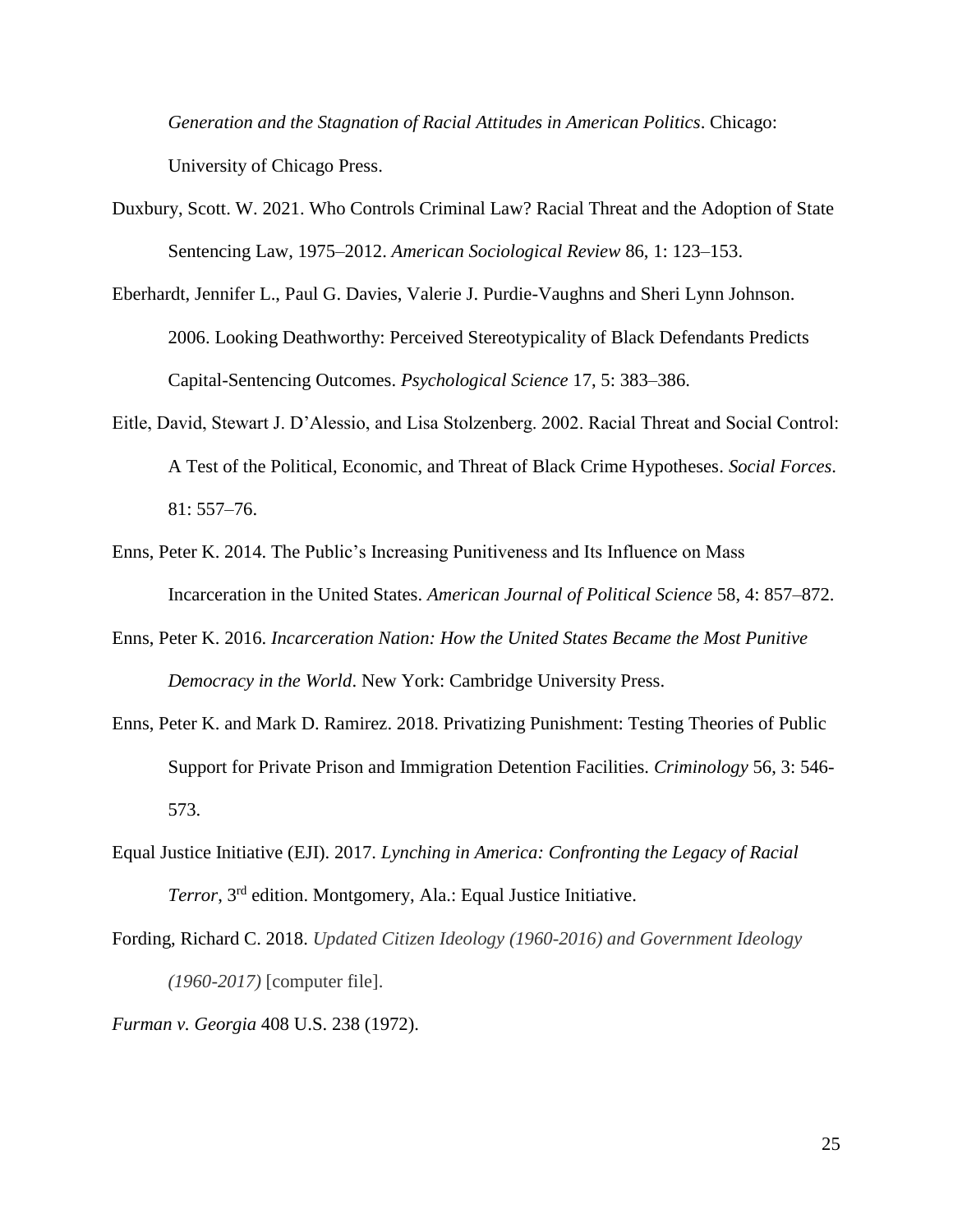- Garland, David. 2010. *Peculiar Institution: America's Death Penalty in an Age of Abolition*. Cambridge, MA: Harvard University Press.
- Hinton, Anthony Ray, with Lara Love Hardin. 2018. *The Sun Does Shine: How I Found Life and Freedom on Death Row*. New York: St. Martin's.
- Imai, Kosuke, Luke Keele, and Dustin Kingley. 2010. A General Approach to Causal Mediation Analysis. *Psychological Methods* 15, 4: 309–334.
- Imai, Kosuke, Luke Keele, Dustin Tingley, and Teppei Yamamoto. 2011. Unpacking the Black Box of Causality: Learning about Causal Mechanisms from Experimental and Observational Studies. *American Political Science Review* 105, 4: 765–789.
- Jacobs, David, and Jason T. Carmichael. 2002. The Political Sociology of the Death Penalty: A Pooled Time-Series Analysis. *American Sociological Review* 67, 1: 109–131.
- Jacobs, David, Jason T. Carmichael, and Stephanie L. Kent. 2005. Vigilantism, Current Racial Threat, and Death Sentences. *American Sociological Review* 70, 4: 656–677.
- Kam, Cindy D. and Camille D. Burge. 2019. Racial Resentment and Public Opinion across the Racial Divide. *Political Research Quarterly* 72, 4: 767-784.
- Kinder, Donald R., and Lynn M. Sanders. 1996. *Divided by Color: Racial Politics and Democratic Ideals*. Chicago: The University of Chicago Press.
- Kinder, Donald R., and David O. Sears. 1981. Prejudice and Politics: Symbolic Racism versus Racial Threats to the Good Life. *Journal of Personality and Social Psychology* 40, 3: 414–431.
- King, Ryan D., Steven F. Messner, and Robert D. Baller. 2009. Contemporary Hate Crimes, Law Enforcement, and the Legacy of Racial Violence. *American Sociological Review* 74, 2: 291–315.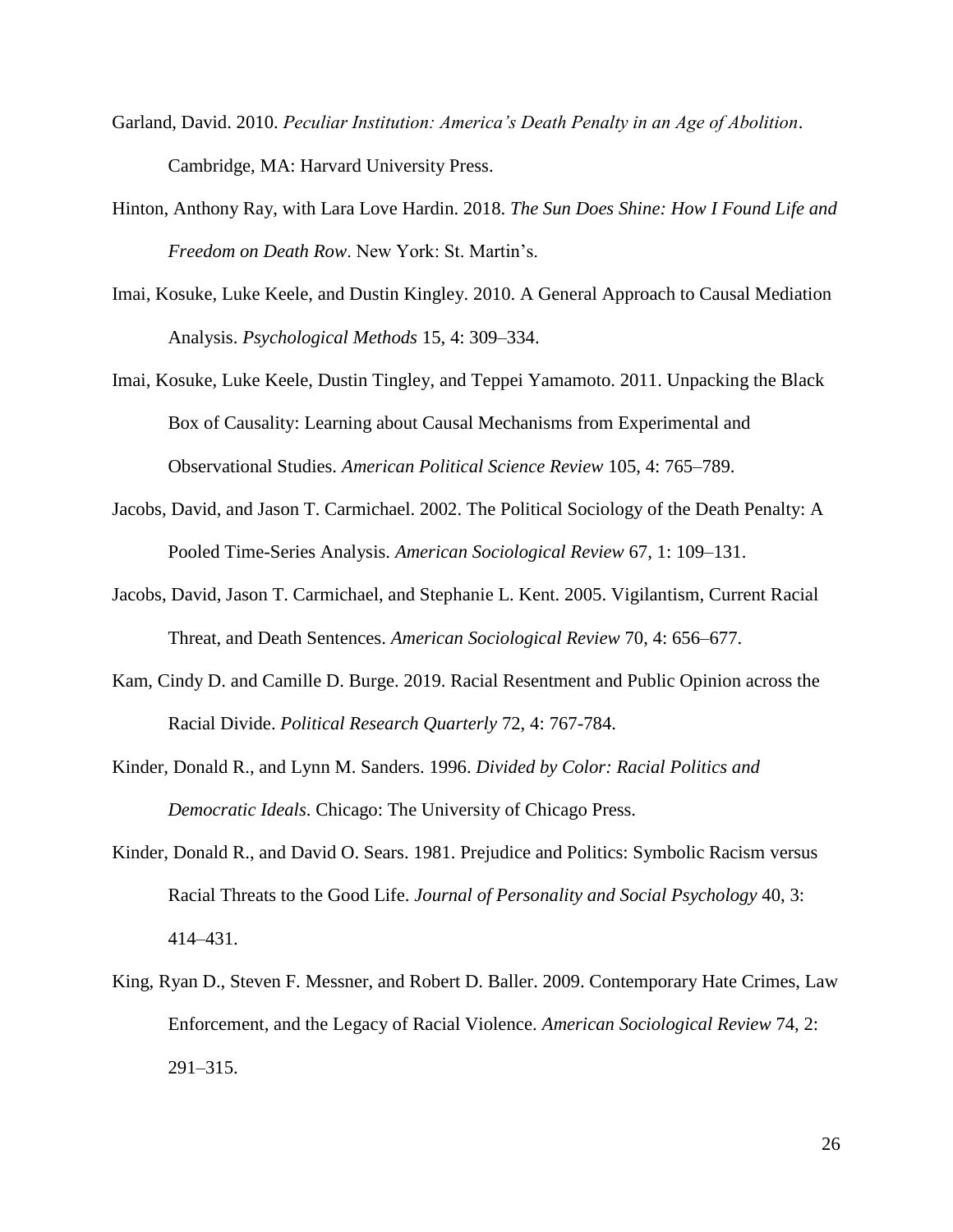- Lofquist, William S. 2002. Putting Them There, Keeping Them There, and Killing Them: An Analysis of State-Level Variations in Death Penalty Intensity. *Iowa Law Review* 87: 1505–1557.
- Mandery, Evan J. 2013. *A Wild Justice: The Death and Resurrection of Capital Punishment in America.* New York: Norton.
- McWhirter, Cameron. 2011. *Red Summer: The Summer of 1919 and the Awakening of Black America*. New York: St. Martin's.
- Messner, Steven F., Eric P. Baumer, and Richard Rosenfeld. 2006. Distrust of Government, the Vigilante Tradition, and Support for Capital Punishment. *Law and Society Review* 40, 3: 559-590.
- *Moore v. Dempsey* 261 U.S. 86 (1923).
- Norrander, Barbara. 2000. The Multi-Layered Impact of Public Opinion on Capital Punishment Implementation in the American States. *Political Research Quarterly* 53: 771–793.
- Ogletree, Charles J., Jr., and Austin Sarat, eds. 2006. *From Lynch Mobs to the Killing State: Race and the Death Penalty in America*. New York: New York University Press.
- Osgood, D. Wayne. 2002. Poisson-based Regression analysis of Aggregate Crime Rates. *Journal of Quantitative Criminology* 16, 1: 21–42.
- Peffley, Mark, and Jon Hurwitz. 2007. Persuasion and Resistance: Race and the Death Penalty in America. *American Journal of Political Science* 51, 4: 996–1012.
- Peffley, Mark, and Jon Hurwitz. 2010. *Justice in America: The Separate Realities of Blacks and Whites*. New York: Cambridge University Press.
- Pickett, Justin T. 2019. Public Opinion and Criminal Justice Policy: Theory and Research. *Annual Review of Criminology* 2: 405–428.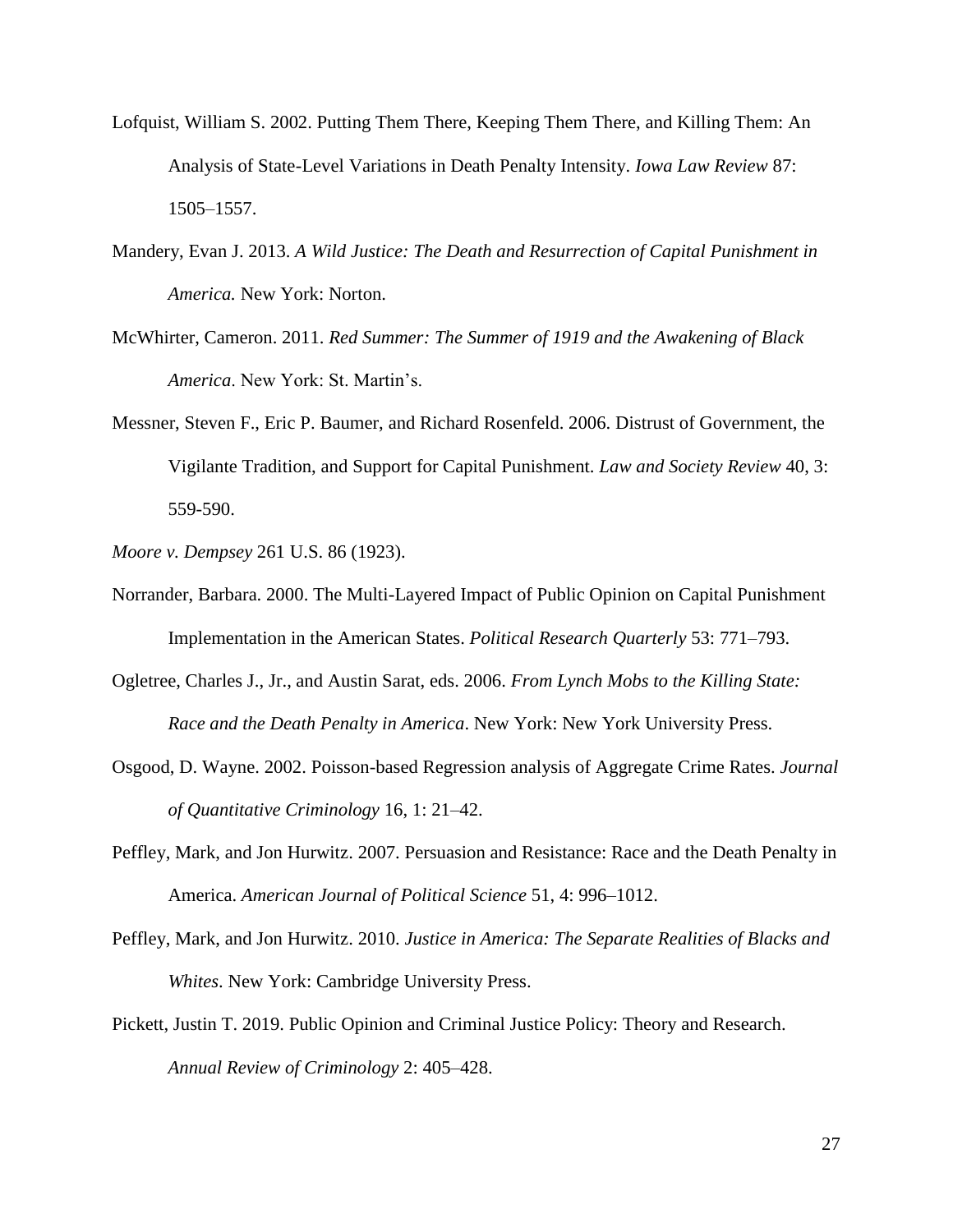- Pickett, Justin T., Ted Chiricos, Kristin M. Golden, and Marc Gertz. 2012. Racial Composition and Whites' Perceptions of Victimization Risk: Do Racial Stereotypes Matter? *Criminology* 50, 1:145–86.
- Quillian, Lincoln, and Devah Pager. 2001. Black Neighbors, Higher Crime? The Role of Racial Stereotypes in Evaluations of Neighborhood Crime. *American Journal of Sociology* 107, 3:717–67.
- Quillian, Lincoln, and Devah Pager. 2010. Estimating Risk: Stereotype Amplification and the Perceived Risk of Criminal Victimization. *Social Psychology Quarterly* 73, 1:79–104.
- Ramey, David M., and Trent Steidley. 2019. Policing through Subsidized Firepower: An Assessment of Rational Choice and Minority Threat Explanations of Police Participation in the 1033 Program. *Criminology* 56, 4:812–56.
- Seguin, Charles and David Rigby. 2019. National Crimes: A New National Data Set of Lynchings in the United States, 1883 to 1941. *Socius: Sociological Research for a Dynamic World* 5: 1–9.
- Shirley, Kenneth E., and Andrew Gelman. 2015. Hierarchical Models for Estimating State and Demographic Trends in U.S. Death Penalty Public Opinion. *Journal of the Royal Statistical Society A* 178, 1: 1–28.
- Smith, Candis Watts, Rebecca J. Kreitzer, and Feiya Suo. 2020. The Dynamics of Racial Resentment across the 50 States. *Perspectives on Politics* 18, 2: 527-538.
- Steiker, Carol S., and Jordan M. Steiker. 2016. *Courting Death: The Supreme Court and Capital Punishment*. Cambridge: Harvard University Press.
- Stephens-Dougan, Lafleur. 2020. *Race to the Bottom: How Racial Appeals Work in American Politics*. Chicago: University of Chicago Press.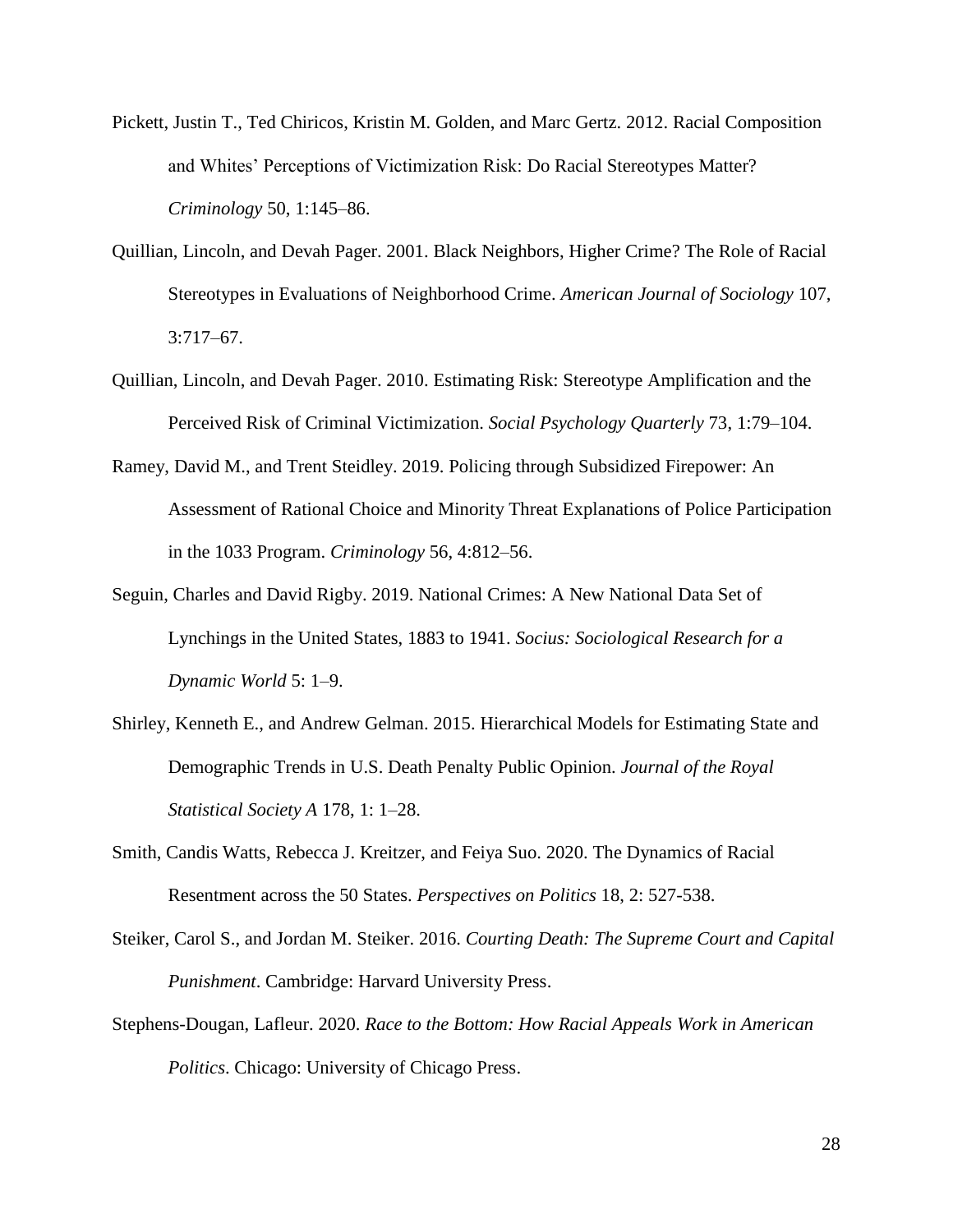- Stimson, James A. 1999. *Public Opinion in America: Moods, Cycles, and Swings.* 2nd ed. Boulder, CO: Westview. [first published, 1991]
- Stults, Brian, and Eric Baumer. 2007. Racial Context and Police Force Size: Evaluating the Empirical Validity of the Minority Threat Perspective. *American Journal of Sociology* 113, 2:507–46.
- Tolnay, Stewart E. and E.M. Beck. 1995. *A Festival of Violence: An Analysis of Southern Lynchings, 1882—1930.* Champaign: University of Illinois Press.
- Unnever, James D., and Francis T. Cullen. 2007. The Racial Divide in Support for the Death Penalty: Does White Racism Matter? *Social Forces* 85, 3: 1281–1301.
- Unnever, James D., and Francis T. Cullen. 2010. The Social Sources of Americans' Punitiveness: A Test of Three Competing Models. *Criminology* 48, 11: 99–129.
- Unnever, James D., and Francis T. Cullen. 2011. White Perceptions of Whether African Americans and Hispanics are Prone to Violence and Support for the Death Penalty. *Journal of Research in Crime and Delinquency* 49, 4: 519–544.
- Vandiver, Margaret, David Giacopassi and William Lofquist. 2006. Slavery's Enduring Legacy: Executions in Modern America. *Journal of Ethnicity in Criminal Justice* 4, 4: 19–36.
- Vandiver, Margaret. 2005. *Lethal Punishment: Lynchings and Legal Executions in the South.* New Brunswick, NJ: Rutgers University Press.
- Wacquant, Loic. 2000. The New "Peculiar Institution": On the Prison as Surrogate Ghetto. *Theoretical Criminology* 4, 3: 377–389.
- Wang, Xia, and Daniel P. Mears. 2010. A multilevel test of minority threat effects on sentencing. *Journal of Quantitative Criminology* 26, 2: 191–215.

Whitaker, Robert. 2008. *On the Laps of Gods: The Red Summer of 1919 and the Struggle for*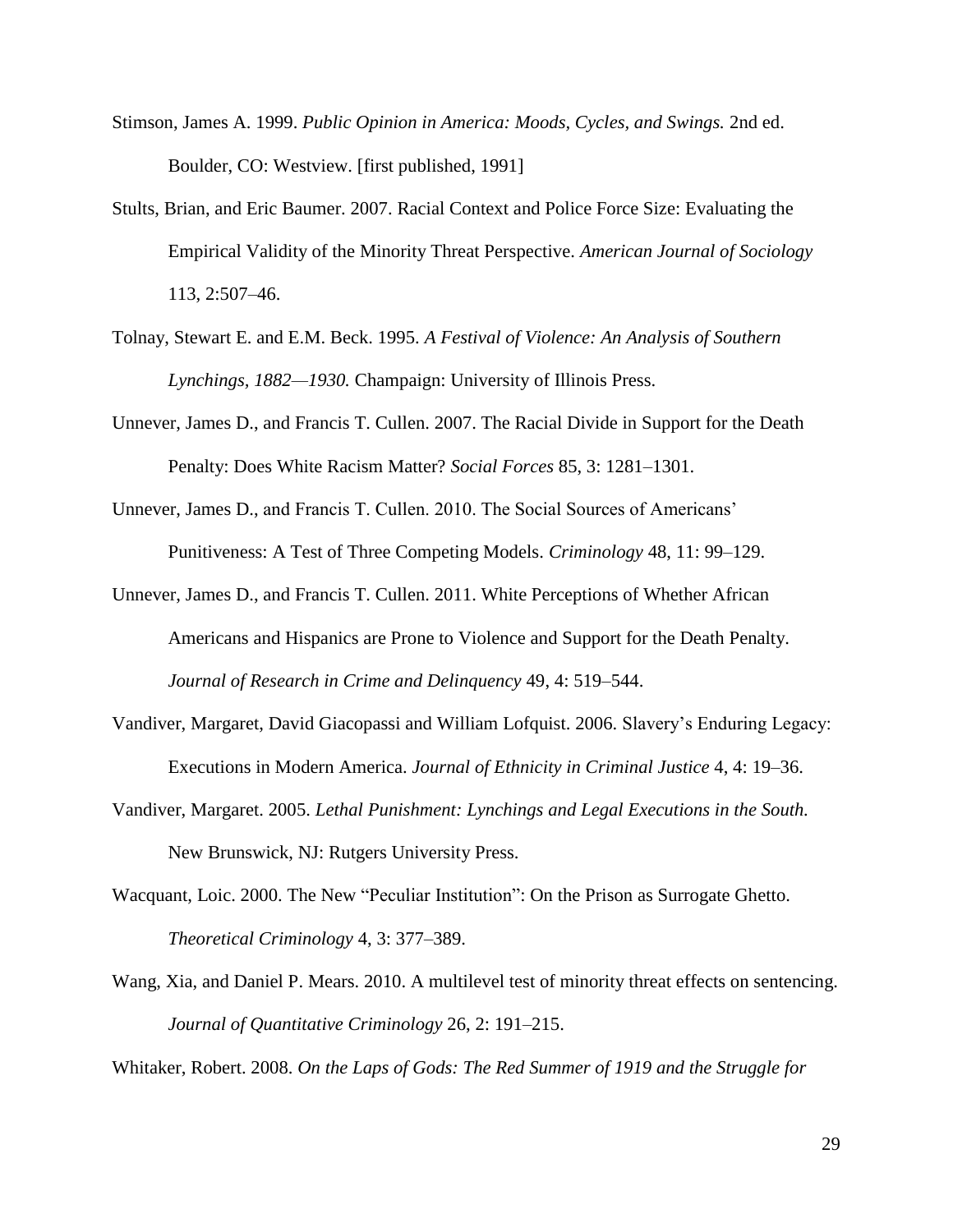*Justice that Remade a Nation*. New York: Random House.

Yates, Jeff and Richard Fording. 2005. Politics and State Punitiveness in Black and White. *Journal of Politics* 67, 4: 1099–1121.

Zimring, Franklin E. 2003. *The Contradictions of American Capital Punishment*. New York:

Oxford University Press.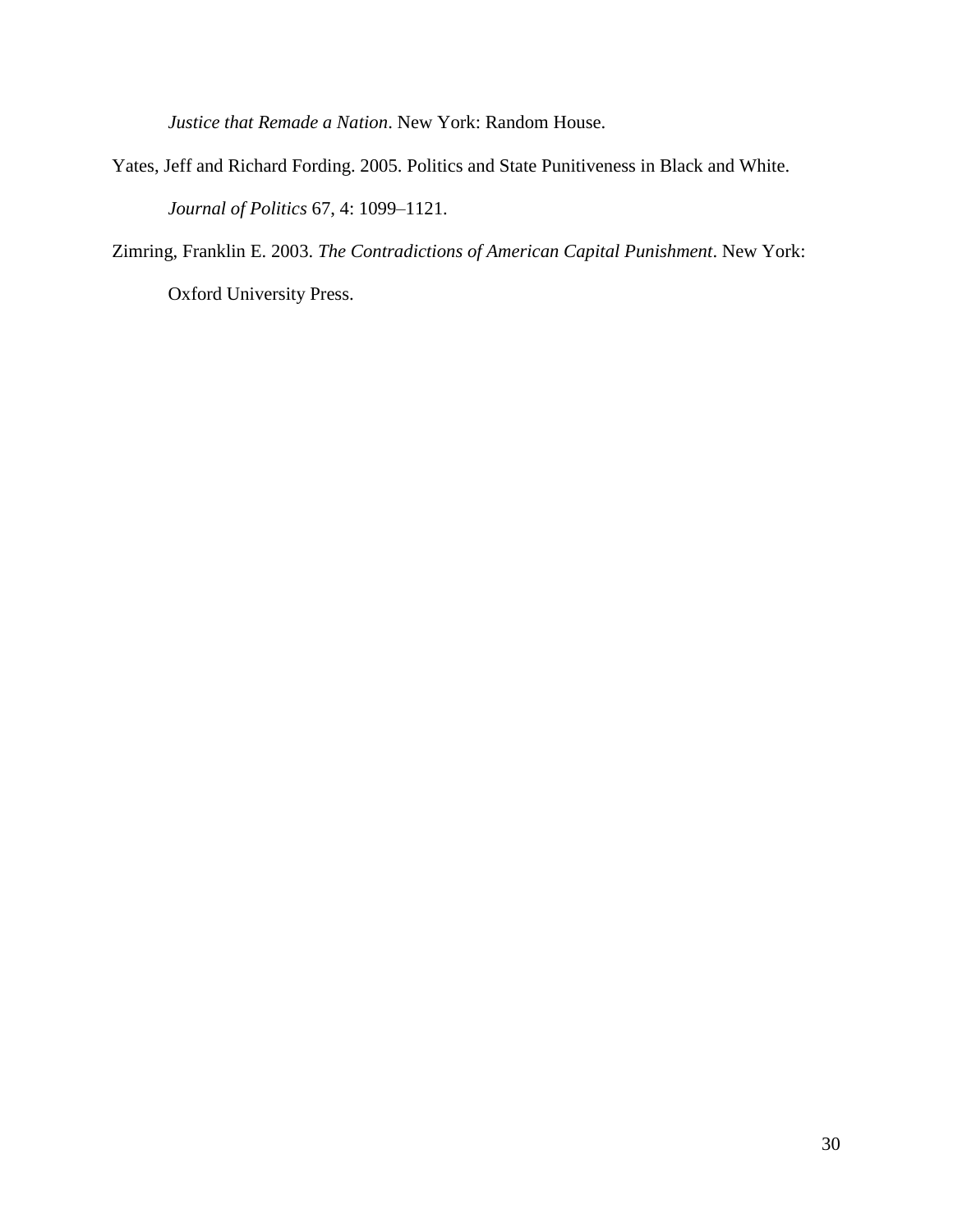# **Tables and Figures**

| US Counties.     |       |                        |              |               |
|------------------|-------|------------------------|--------------|---------------|
| Lynchings        | N     | <b>Death Sentences</b> | Poverty Rate | Percent Black |
| None             | 1,458 | 1.90                   | 5.51         | 5.14          |
| One              | 536   | 2.96                   | 6.06         | 9.08          |
| Two              | 236   | 5.84                   | 6.75         | 15.94         |
| Three or more    | 402   | 5.67                   | 7.82         | 26.05         |
| Percent increase |       | 198%                   | 42%          | 407%          |

Table 1. Historical Lynchings, Death Sentences, Poverty, and Percent Black Population across US Counties.

Sources: Lynchings: Tolnay and Beck, 1995, updated with Seguin and Rigby 2019; death sentences: Authors; Poverty and Percent Black: US Census. Death sentences are cumulative totals (averaged across counties) from 1972 to 2019; census data reflect the median annual value across the same time period.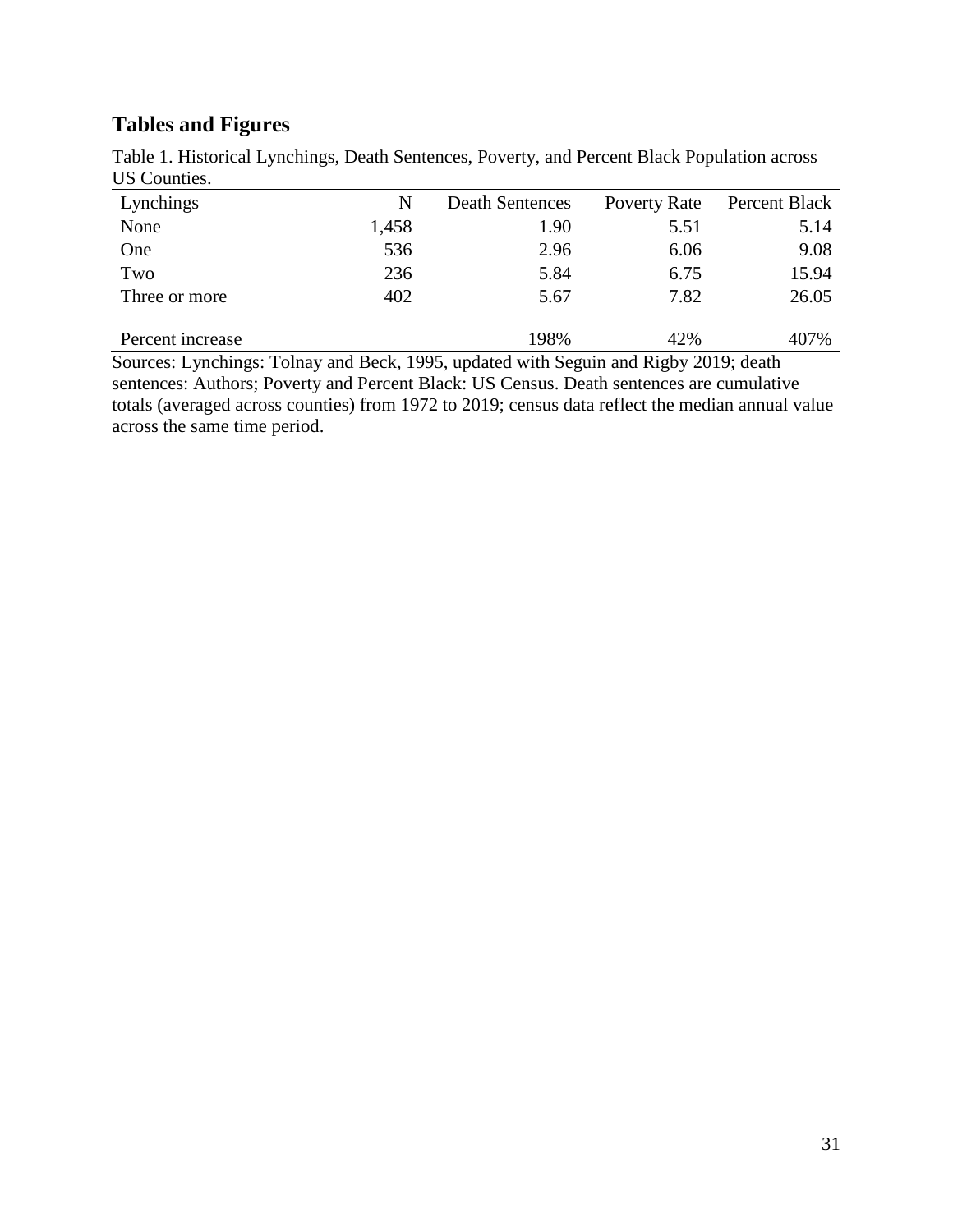|                                                |                      | <b>Black Death Sentences</b> |                      | <b>White Death Sentences</b> |                   |                      |
|------------------------------------------------|----------------------|------------------------------|----------------------|------------------------------|-------------------|----------------------|
|                                                | <b>IRR</b>           | 2.                           | 3.                   | <b>IRR</b>                   | 5.                | <b>IRR</b>           |
|                                                | 1.                   | <b>IRR</b>                   | <b>IRR</b>           | 4.                           | <b>IRR</b>        | 6.                   |
|                                                | (SE)                 | (SE)                         | (SE)                 | (SE)                         | (SE)              | (SE)                 |
| Racial<br>resentment                           | $1.086***$<br>(.017) |                              | $1.081***$<br>(.017) | 1.058**<br>(.015)            |                   | $1.054***$<br>(.015) |
| Conservative<br>ideology                       |                      | $1.015**$<br>(.005)          | 1.013*<br>(.005)     |                              | 1.012**<br>(.005) | 1.010*<br>(.005)     |
| Total                                          | .999                 | .999                         | .999                 | .999                         | .999              | .998                 |
| lynchings                                      | (.002)               | (.002)                       | (.002)               | (.002)                       | (.002)            | (.002)               |
| Percent                                        | 1.060                | 1.097                        | 1.073                | .937                         | .977              | .949                 |
| black                                          | (.061)               | (.061)                       | (.060)               | (.049)                       | (.048)            | (.047)               |
| Percent<br>black<br>squared                    | 1.000<br>(.002)      | 1.000<br>(.002)              | 1.000<br>(.002)      | 1.002<br>(.001)              | 1.001<br>(.001)   | 1.002<br>(.001)      |
| White                                          | .923                 | .959                         | .983                 | .957                         | .944              | .960                 |
| poverty rate                                   | (.032)               | (.032)                       | (.032)               | (.030)                       | (.030)            | (.029)               |
| Homicides                                      | 1.030                | .895                         | 1.035                | .898                         | .833              | .899                 |
|                                                | (.145)               | (.145)                       | (.142)               | (.133)                       | (.130)            | (.129)               |
| Violent<br>crime rate<br>per 100,000<br>capita | 1.001**<br>(.000)    | $1.001**$<br>(.000)          | $1.001*$<br>(.000)   | 1.001<br>(.003)              | 1.001<br>(.003)   | 1.001<br>(.003)      |
| Republican                                     | .987                 | .986                         | .964                 | 1.058                        | 1.044             | 1.039                |
| governor                                       | (.065)               | (.066)                       | (.065)               | (.061)                       | (.061)            | (.061)               |
| Percent<br>Republican<br>legislature           | .885<br>(.437)       | .756<br>(.433)               | .725<br>(.440)       | 1.388<br>(.407)              | 1.224<br>(.406)   | 1.189<br>(.408)      |
| Elected                                        | 1.172                | 1.371                        | 1.143                | 2.328**                      | $2.501**$         | $2.275*$             |
| judges                                         | (.421)               | (.433)                       | (.404)               | (.334)                       | (.333)            | (.319)               |
| Cumulative                                     | $1.002***$           | $1.002***$                   | $1.002***$           | $1.001**$                    | $1.001*$          | $1.001*$             |
| death                                          | (.000)               | (.000)                       | (.000)               | (.004)                       | (.003)            | (.004)               |
| sentences                                      | 1.181                | 1.054                        | 1.102                | 2.235                        | 2.010             | 2.087                |
| South                                          | (.650)               | (.672)                       | (.624)               | (.539)                       | (.537)            | (.513)               |

Table 2. Negative Binomial Mixed Models with Variable Exposure of Death Sentences (*N* = 1016).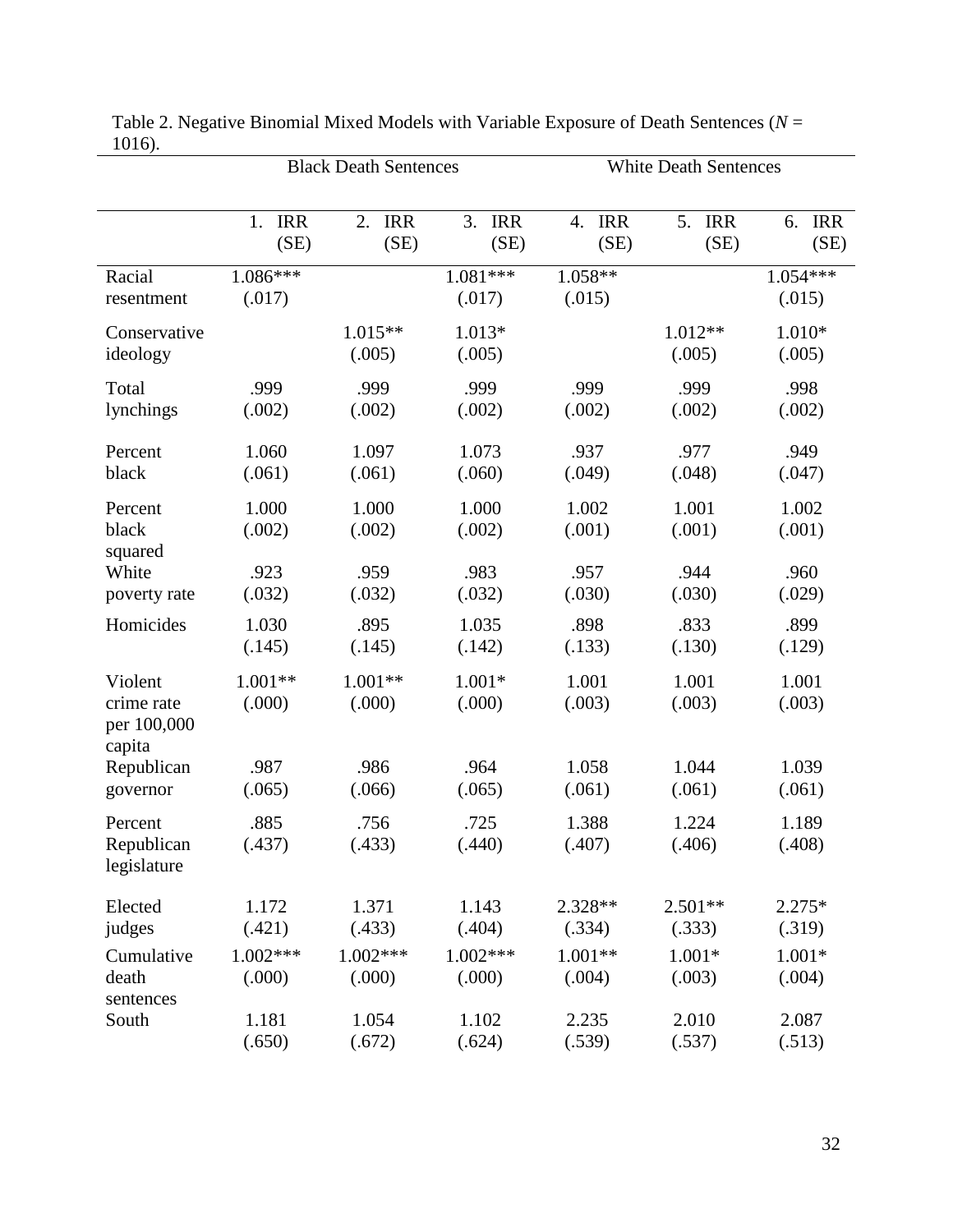| Year                  | $.904***$<br>(.009) | $.920***$<br>(.009) | $.905***$<br>(.009) | $.907***$<br>(.008) | $.917***$<br>(.008) | .908***<br>(.008) |
|-----------------------|---------------------|---------------------|---------------------|---------------------|---------------------|-------------------|
| Variance<br>component | .845                | .871                | .771                | .585                | .581                | .525              |
| <b>AIC</b>            | 2558                | 2574                | 2554                | 2906                | 2913                | 2903              |
| <b>BIC</b>            | 2637                | 2653                | 2638                | 2985                | 2992                | 2987              |

\**p*<0.05, \*\**p*<0.01, \*\*\**p*<.001 (Two-tailed test). Intercept not shown.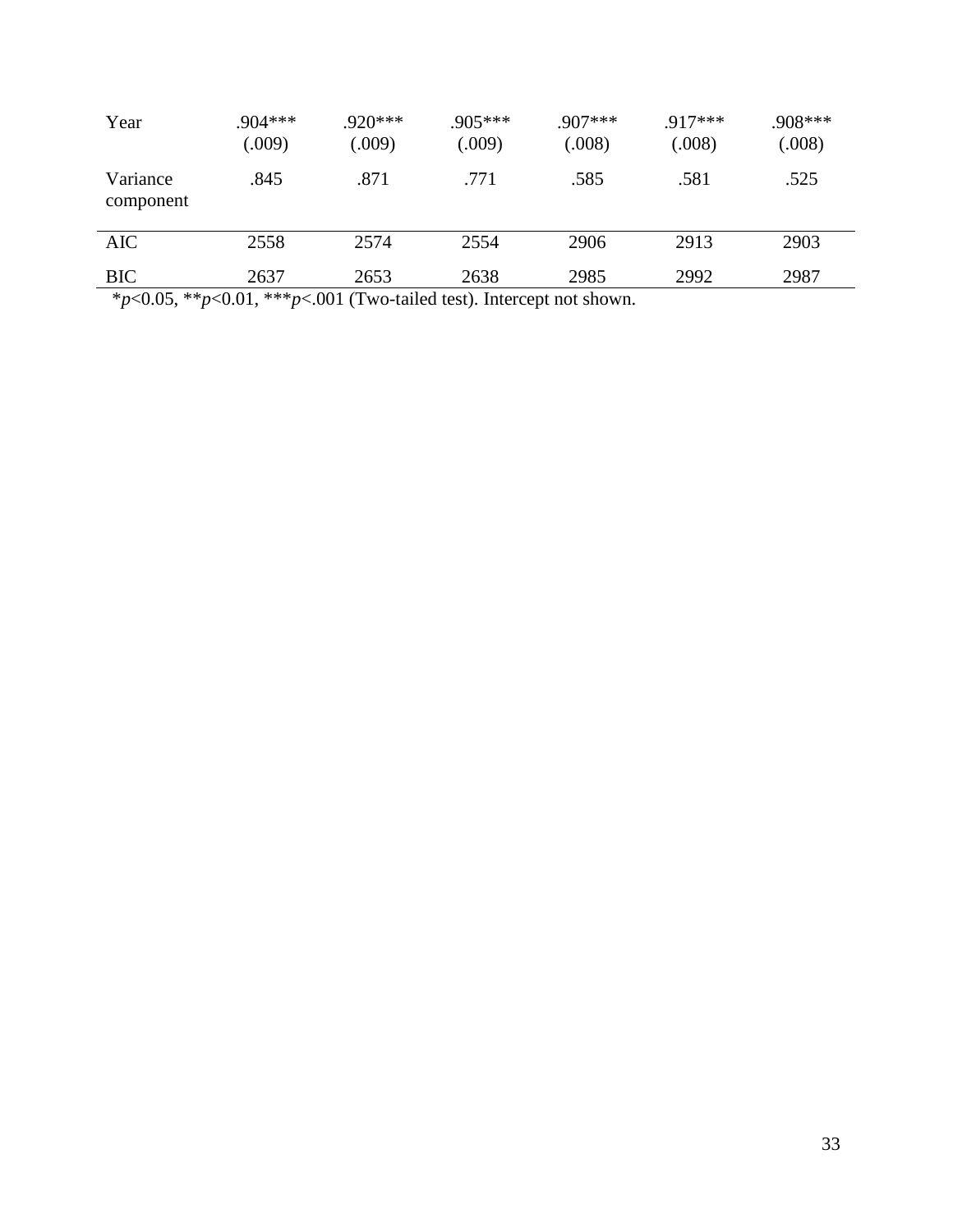| Direct effect            | <b>Indirect Effect</b>        | Proportion<br>Mediated | <b>Indirect Effect</b>     | Proportion<br>Mediated |
|--------------------------|-------------------------------|------------------------|----------------------------|------------------------|
| Total lynchings          | $.009*$<br>[.004, .030]       | $-169$                 | $.027*$<br>[.003, .085]    | $-.210$                |
| <b>Percent Black</b>     | $.116***$<br>[.017, .438]     | .270                   | $-.073$<br>$[-.477, .118]$ | $-.031$                |
| Percent Black<br>squared | $-.036***$<br>$[-.291, -003]$ | .254                   | $-.007$<br>$[-.047, .005]$ | .018                   |
| White poverty rate       | $-.075$<br>$[-.246, .050]$    | .113                   | $-.122$<br>$[-.424, .042]$ | .607                   |
| Ideology                 | $.084***$<br>[.033, .173]     | .221                   |                            |                        |
| Racial resentment        |                               |                        | $.001**$<br>[.000, .005]   | .065                   |

# Table 3. Mediation Analysis of Indirect Effects on Black Death Sentences per Capita (*N* = 1016).<br>Resentment as Mediator Ideology as Mediator Resentment as Mediator

\**p*<0.05, \*\**p*<0.01, \*\*\**p*<0.001 (Two-tailed test). *p*-values calculated using 10,000 Monte Carlo samples (Imai et al. 2010). Confidence intervals in brackets. Standard errors clustered on states. All indirect effects multiplied by 1,000,000 to be interpreted as effects per million capita.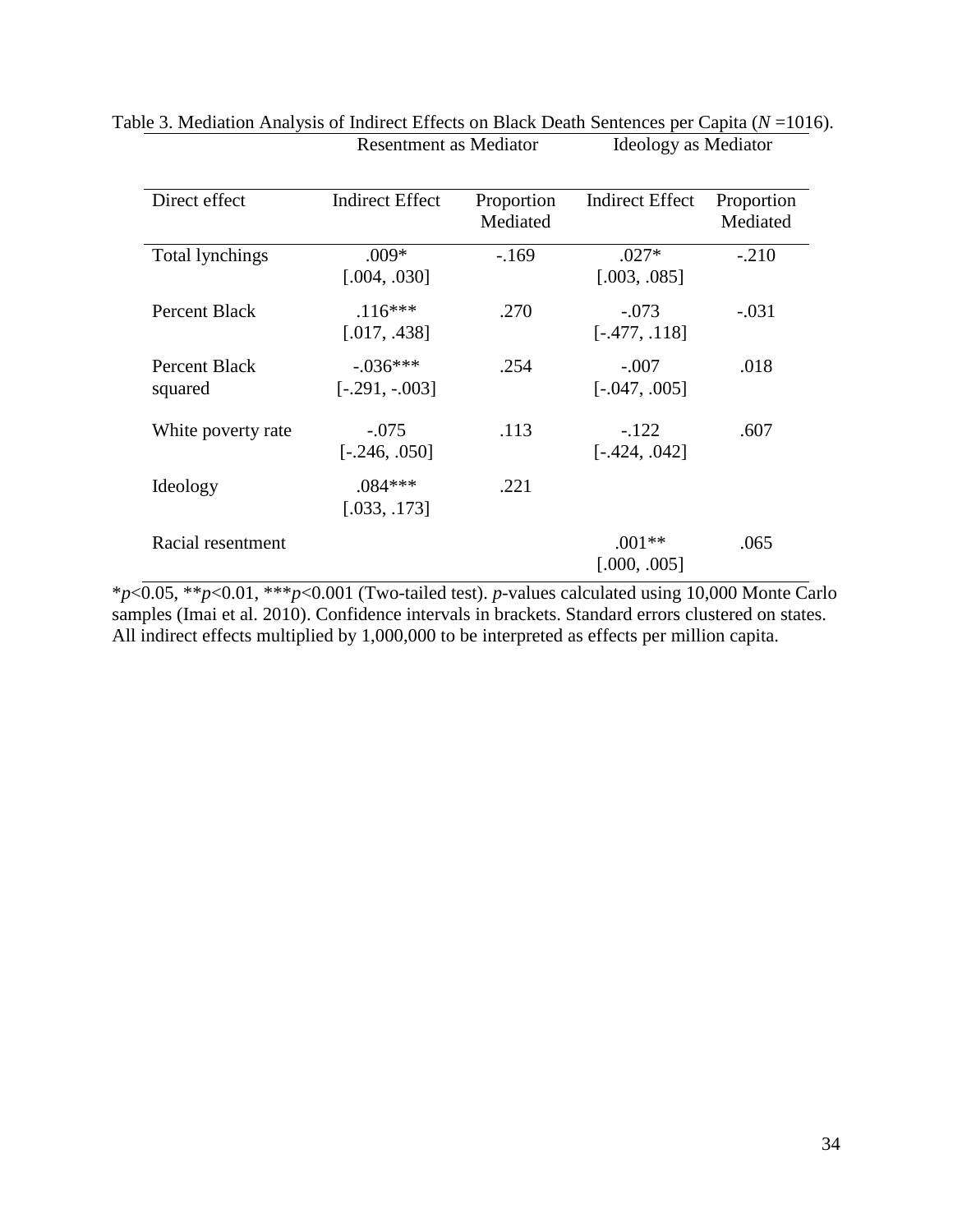| Direct effect            | <b>Indirect Effect</b>        | Proportion<br>Mediated | <b>Indirect Effect</b>       | Proportion<br>Mediated |
|--------------------------|-------------------------------|------------------------|------------------------------|------------------------|
| Total lynchings          | $.012*$<br>[.000, .031]       | $-.181$                | $.026*$<br>[.002, .072]      | $-.216$                |
| Percent Black            | $1.190$ ***<br>[.119, 6.171]  | $-.252$                | $-.624$<br>$[-4.681, 1.002]$ | .032                   |
| Percent Black<br>squared | $-.010**$<br>$[-.024, -.003]$ | $-.296$                | $-.003$<br>$[-.012, .003]$   | .038                   |
| White poverty rate       | .105<br>$[-.356, .079]$       | .062                   | $-.150$<br>$[-.494, .068]$   | .044                   |
| Ideology                 | $.081***$<br>[.031, .158]     | .186                   |                              |                        |
| Racial resentment        |                               |                        | $.006*$<br>[.000, .026]      | .078                   |

# Table 4. Mediation Analysis of Indirect Effects on White Death Sentences per Capita (*N* = 1016).<br>Resentment as Mediator Ideology as Mediator Resentment as Mediator

\**p*<0.05, \*\**p*<0.01 (Two-tailed test). *p*-values calculated using 10,000 Monte Carlo samples (Imai et al. 2010). Confidence intervals in brackets. Standard errors clustered on states. All indirect effects multiplied by 1,000,000 to be interpreted as effects per million capita.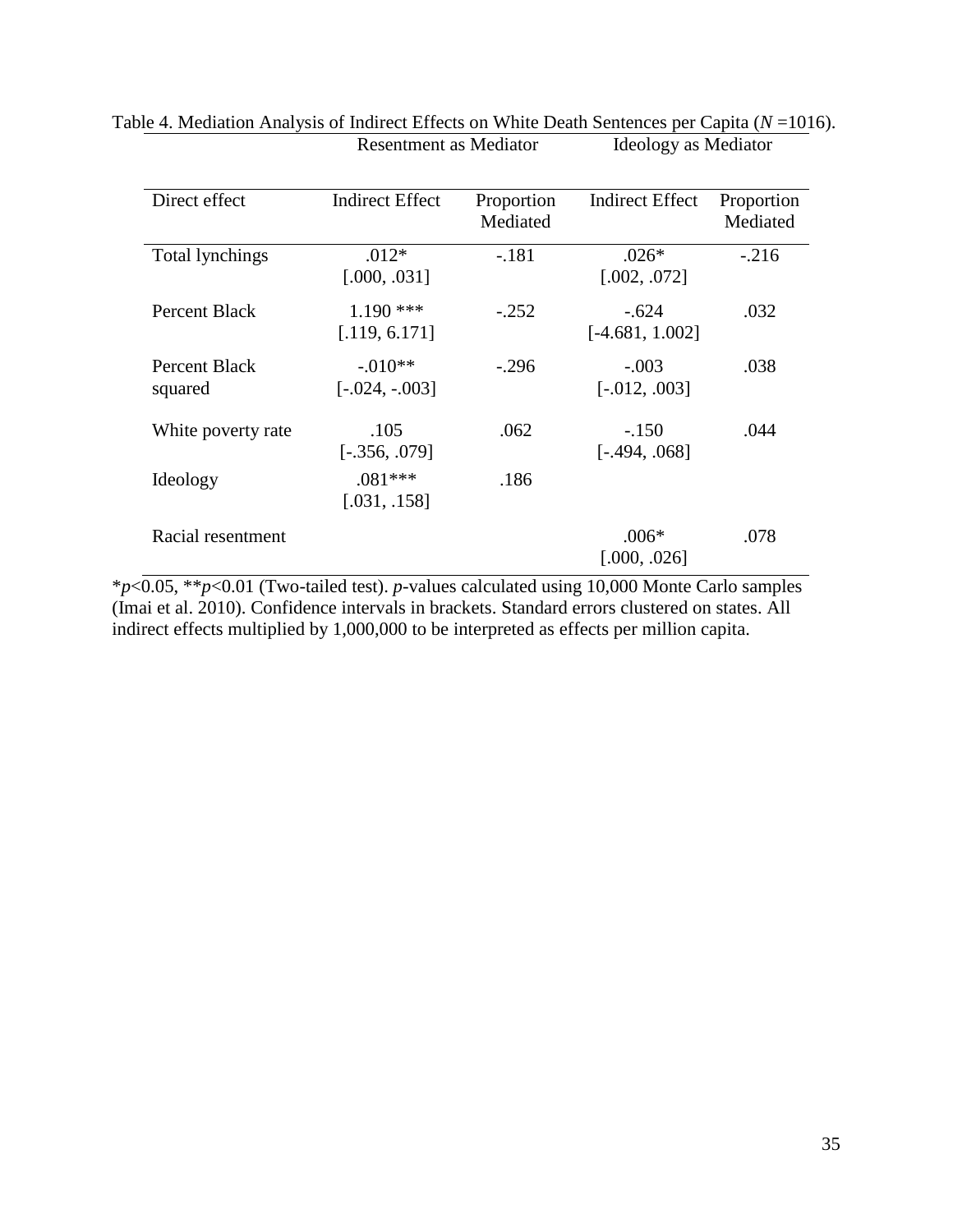Figure 1. Predicted death sentencing rates for black and white offenders, by levels of conservative ideology and racial resentment.



Note: Solid symbols refer to black offenders; hollow ones refer to white offenders.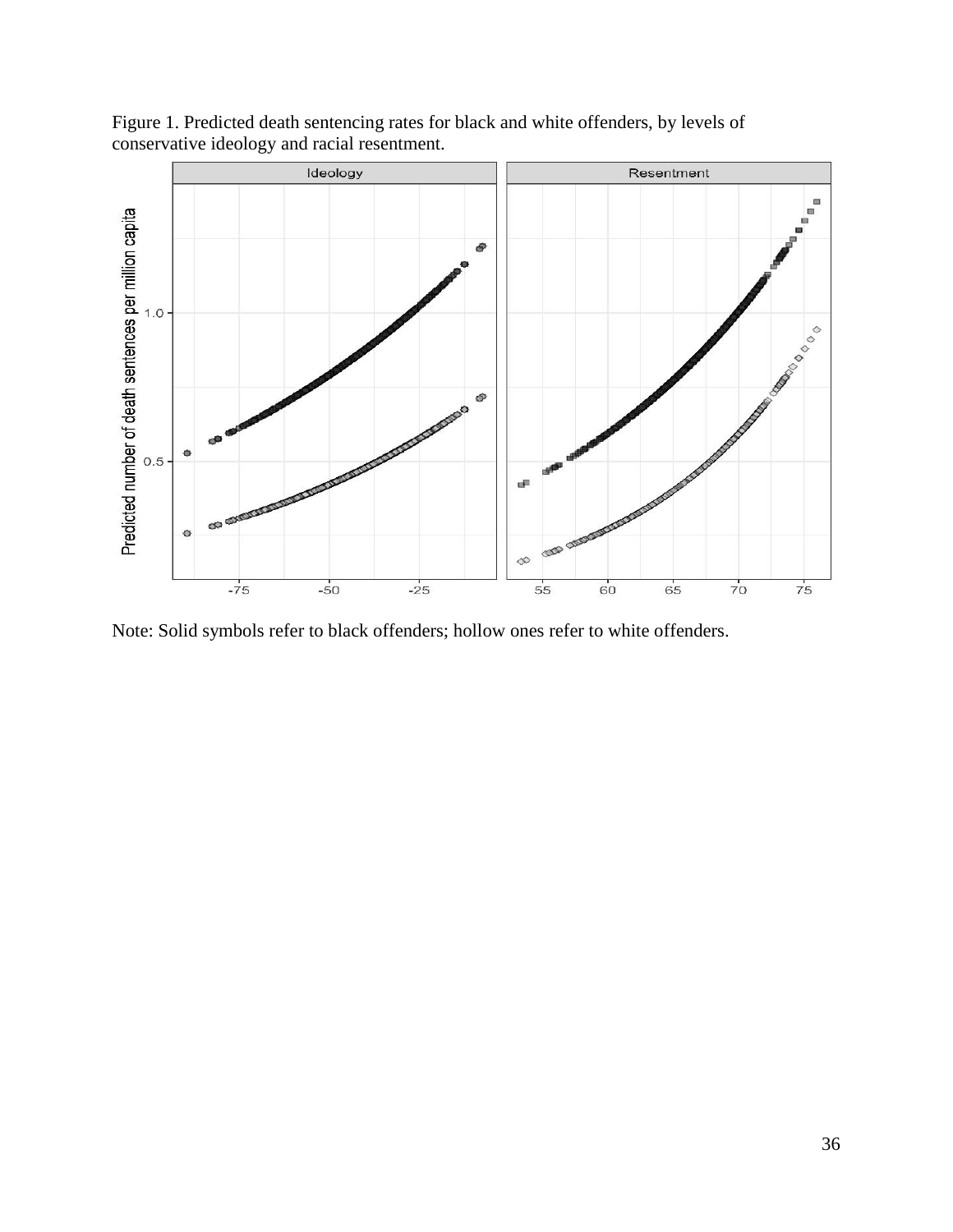# **Endnotes**

 $\overline{a}$ 

 $<sup>1</sup>$  In particular, the measure includes responses to the following: "Do you agree strongly,</sup> agree somewhat, neither agree nor disagree, disagree somewhat, or disagree strongly with each of the following statements? (1) Irish, Italians, Jewish and many other minorities overcame prejudice and worked their way up. Blacks should do the same without any special favors. (2) Generations of slavery and discrimination have created conditions that make it difficult for blacks to work their way out of the lower class. (3) Over the past few years, blacks have gotten less than they deserve. (4) It's really a matter of some people not trying hard enough; if blacks would only try harder they could be just as well off as whites."

<sup>2</sup> We explored three additional opinion measures but do not use them for the following reasons. Drawing on Stimson's (1999) dyadic ratio's algorithm, Baumgartner et al. (2008) created a summary of national public opinion support for the death penalty, drawing on hundreds of national surveys from 1976 to 2006, and we have updated the measure through 2020. This variable, however, does not vary by state, and during the period from 1988 to 2016, the period of our analysis here, generally follows a steep downward trend. Inclusion of the variable in models also including the two opinion measures we use adds little predictive power and does not substantially change the results for the variables of theoretical interest. Similarly, Peter Enns (2014, 2016) developed aggregate measures of public opinion "punitiveness" including the death penalty as well as other criminal justice policies. This variable correlates highly with the Baumgartner et al. death penalty opinion index just described, and is available for a shorter time period. Finally, Shirley and Gelman (2015) estimate death-penalty support for each state during the period of 1976 through 2006. When used as the only measure of opinion, this variable provides strong results consistent with our own. However, since our goal is to assess the impact